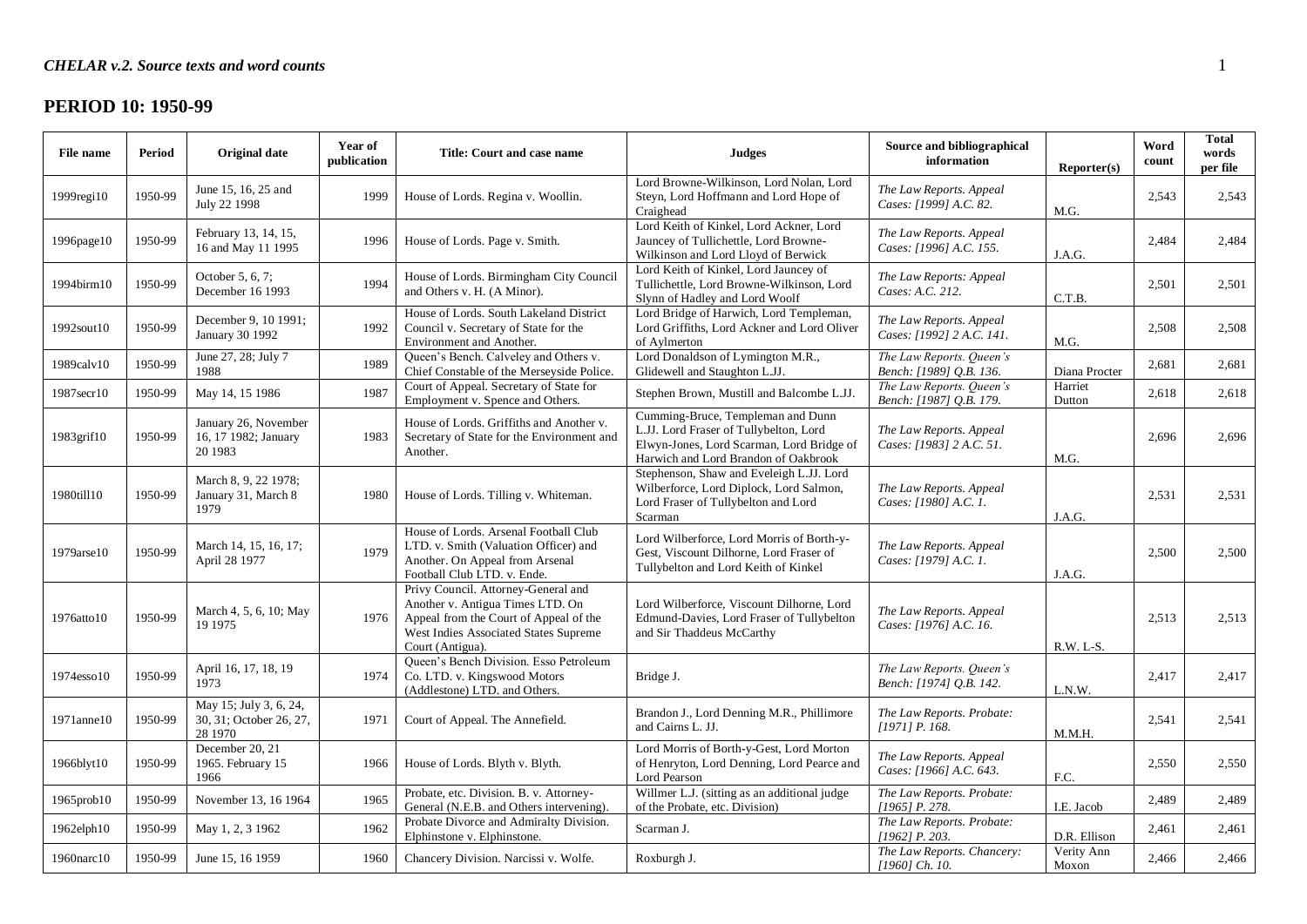| 1957barr10                             | 1950-99 | December 17, 18, 19<br>1956     | 1957 | Court of Appeal. Lee v. Barrey.                                                        | Lord Evershed M.R., Birkett and Romer L. | The Law Reports. Chancery:<br>[1953] Ch. 251. | B.A.B.         | 2,615  | 2.615  |
|----------------------------------------|---------|---------------------------------|------|----------------------------------------------------------------------------------------|------------------------------------------|-----------------------------------------------|----------------|--------|--------|
| 1955chel10                             | 1950-99 | December 15, 16, 17,<br>21 1954 | 1955 | Chancery Division. Chelsea Estates<br>Investment Trust Co. LD v. Marche and<br>Others. | Upjohn J.                                | The Law Reports. Chancery:<br>[1955] Ch. 328. | I.G.R.M.       | 2.430  | 2,430  |
| 1953 otte 10                           | 1950-99 | December 17, 18, 19<br>1952     | 1953 | Chancery Division. Otter v. Church,<br>Adams, Tatham and Co.                           | Upjohn J.                                | The Law Reports. Chancery:<br>[1953] Ch. 280. | J.A. Griffiths | 2,482  | 2,482  |
| 1951lane10                             | 1950-99 | April 13, 16, 17, 18<br>1951    | 195  | Divisional Court. Lane v. Lane.                                                        | Lord Merriman, O. Willmer, J.            | The Law Reports. Probate:<br>$[1951]$ P. 284. | J.B.G.         | 2.517  | 2.517  |
| <b>Total words Period 10 (1950-99)</b> |         |                                 |      |                                                                                        |                                          |                                               |                | 50,543 | 50,543 |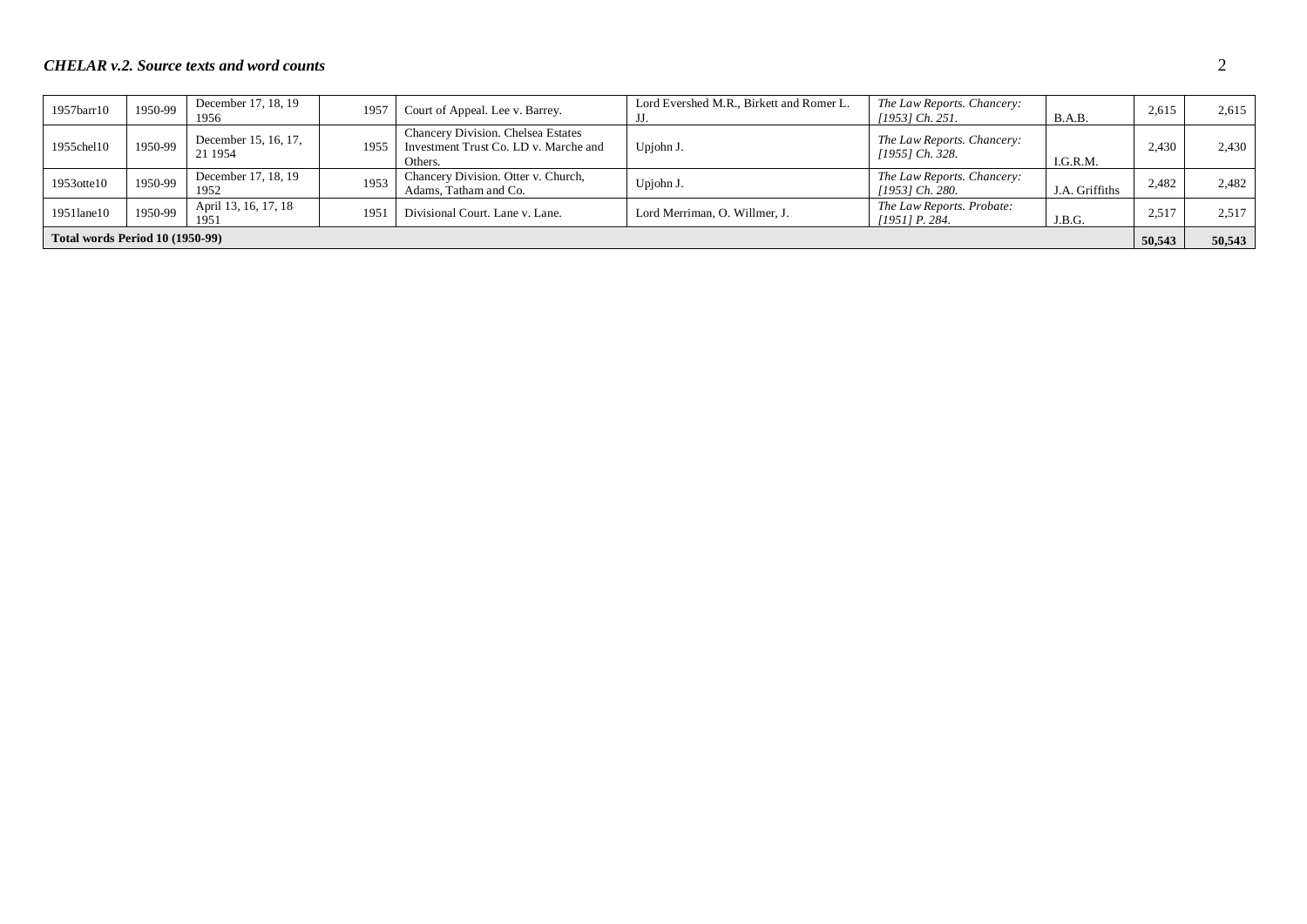### **PERIOD 9: 1900-49**

| File name  | Period  | Original date                           | Year of<br>publication | Title: Court and case name                                                                                                                                  | <b>Judges</b>                                                                                                   | Source and bibliographical<br>information            | Reporter(s) | Word<br>count | <b>Total</b><br>words<br>per file |
|------------|---------|-----------------------------------------|------------------------|-------------------------------------------------------------------------------------------------------------------------------------------------------------|-----------------------------------------------------------------------------------------------------------------|------------------------------------------------------|-------------|---------------|-----------------------------------|
| 1949youn9  | 1900-49 | November 4, 5, 8;<br>December 2 1948    | 1949                   | Chancery Division. Young and Another v.<br>Sealey.                                                                                                          | Romer J.                                                                                                        | The Law Reports: Chancery:<br>[1949] Ch. 278.        | I.G.R.M.    | 2,538         | 2,538                             |
| 1945lewi9  | 1900-49 | January 17, 18; March<br>12 1945        | 1945                   | Chancery and Court of Appeal. Lewin v.<br>American and Colonial Distributors,<br>Limited.                                                                   | Vaisey J., Scott and Morton L. JJ., Cohen J.                                                                    | The Law Reports: Chancery:<br>[1945] Ch. 225.        | W.I.L.B.    | 2,567         | 2,567                             |
| 1943tith9  | 1900-49 | July 23, 24, 29, 30;<br>October 26 1942 | 1943                   | Chancery Division. Tithe Redemption<br>Commission v. Commissioners of Church<br>Temporalities in Wales.                                                     | Bennett J.                                                                                                      | The Law Reports: Chancery:<br>[1943] Ch. 18.         | J.W.H.      | 2,620         | 2,620                             |
| 1941bark9  | 1900-49 | May 26 1941                             | 1941                   | Court of Appeal. John Barker and<br>Company, Limited v. Littman.                                                                                            | Scott, Clauson and Luxmoore L. JJ.                                                                              | The Law Reports: Chancery:<br>[1941] Ch. 405.        | H.C.G.      | 2.547         | 2,547                             |
| 1938muss9  | 1900-49 | November 22, 23 1937                    | 1938                   | Chancery Division. Mussen v. Van<br>Diemen's Land Company.                                                                                                  | Farwell J.                                                                                                      | The Law Reports: Chancery:<br>[1938] Ch. 253.        | P.J.B.      | 2,419         | 2,419                             |
| 1937sock9  | 1900-49 | November 19 1936                        | 1937                   | Privy Council. M.A.L.M. Sockalingam<br>Chettiar and Another v. D.P. Ramanayake<br>and Another. On Appeal from the<br>Supreme Court of the Island of Ceylon. | Lord Maugham, Lord Salvesen and Sir<br><b>Lancelot Sanderson</b>                                                | The Law Reports: Appeal<br>Cases: [1937] A.C. 230.   | J.C.        | 2,507         | 2,507                             |
| 1933kean9  | 1900-49 | February 27 1933                        | 1933                   | House of Lords. Keane and Others<br>(Paupers) v. Mount Vernon Colliery<br>Company, Limited.                                                                 | Lord Buckmaster, Lord Blanesburgh, Lord<br>Warrington of Clyffe, Lord Russell of<br>Killowen and Lord MacMillan | The Law Reports: Appeal<br>Cases: [1933] A.C. 309.   | H.L.        | 2,615         | 2,615                             |
| 1930clay9  | 1900-49 | March 20, 28 1930                       | 1930                   | Chancery Division. Clayton v. Clayton.                                                                                                                      | Maugham J.                                                                                                      | The Law Reports: Chancery:<br>[1930] 2 Ch. 12.       | K.R.A.H.    | 2,481         | 2,481                             |
| 1928houg9  | 1900-49 | November 7 1927                         | 1928                   | House of Lords. J.C. Houghton and<br>Company v. Nothard, Lowe and Wills,<br>Limited.                                                                        | Viscount Dunedin, Viscount Sumner, Lord<br>Atkinson, Lord Shaw of Dunfermline and<br>Lord Carson                | The Law Reports: Appeal<br>Cases: [1928] A.C. 1.     | H.L.        | 2,564         | 2,564                             |
| 1926wrig9  | 1900-49 | July 12 1926                            | 1926                   | Privy Council. Wright v. Morgan and<br>Others. On Appeal from the Court of<br>Appeal of New Zealand.                                                        | Viscount Dunedin, Lord Atkinson, Lord<br>Phillimore, Lord Carson and Lord Merrivale                             | The Law Reports: Appeal<br>Cases: [1926] A.C. 788.   | J.C.        | 2,476         | 2,476                             |
| 1924 perf9 | 1900-49 | November 5 1923                         | 1924                   | House of Lords. Performing Right Society,<br>Limited v. London Theatre of Varieties,<br>Limited.                                                            | Viscount Cave L.C., Viscount Finlay, Lord<br>Atkinson, Lord Sumner and Lord Phillimore                          | The Law Reports: Appeal<br>Cases: [1924] A.C. 1.     | H.L.        | 2,661         | 2,661                             |
| 1922mace9  | 1900-49 | July 13 1922                            | 1922                   | Privy Council. Macedo and Others v.<br>Beatrice Stroud. On Appeal from the<br>Supreme Court of Trinidad and Tobago.                                         | Viscount Haldane, Viscount Cave, Lord<br>Parmoor and Lord Trevethin                                             | The Law Reports: Appeal<br>Cases: [1922] 2 A.C. 330. | J.C.        | 2,565         | 2,565                             |
| 1919hell9  | 1900-49 | December 3 1918                         | 1919                   | Privy Council. The Hellig Olav. On<br>Appeal from the Prize Court, England.                                                                                 | Lord Sumner, Lord Parmoor, Lord<br>Wrenbury, Lord Sterndale, and Sir Arthur<br>Channell                         | The Law Reports: Appeal<br>Cases: [1919] A.C. 526.   | J.C.        | 2,286         | 2,555                             |
|            |         | April 25 1918                           | 1919                   | House of Lords. New Zealand Shipping<br>Company, Limited v. Société des Ateliers<br>et Chantiers de France.                                                 | Lord Finlay L.C., Lord Atkinson, Lord Shaw<br>of Dunfermline, and Lord Wrenbury                                 | The Law Reports: Appeal<br>Cases: [1919] A.C. 1.     | H.L.        | 269           |                                   |
| 1916roum9  | 1900-49 | November 10 1915                        | 1916                   | Privy Council. The Roumanian. On<br>Appeal from the High Court of Justice,<br>Probate, Divorce and Admiralty Division<br>(in Prize).                        | Lord Mersey, Lord Parker of Waddington,<br>Lord Sumner, Lord Parmoor and Sir<br><b>Edmund Barton</b>            | The Law Reports: Appeal<br>Cases: [1916] 1 A.C. 124. | J.C.        | 2,499         | 2,499                             |
| 1913atte9  | 1900-49 | November 19 1912                        | 1913                   | House of Lords. George Attenborough and<br>Son v. Solomon and Another.                                                                                      | Viscount Haldane L.C., Lord Atkinson and<br>Lord Shaw of Dunfermline                                            | The Law Reports: Appeal<br>Cases: [1913] A.C. 76.    | H.L.        | 2,663         | 2,663                             |
| 1911hero9  | 1900-49 | March 2, 3, 6, 7; April<br>11 1911      | 1911                   | Court of Appeal. The Hero.                                                                                                                                  | Sir Samuel Evans, President. Vaughan<br>Williams, Farwell and Kennedy L. JJ.                                    | The Law Reports: Probate<br>$[1911]$ P. 128.         | T.L.M.      | 2,516         | 2,516                             |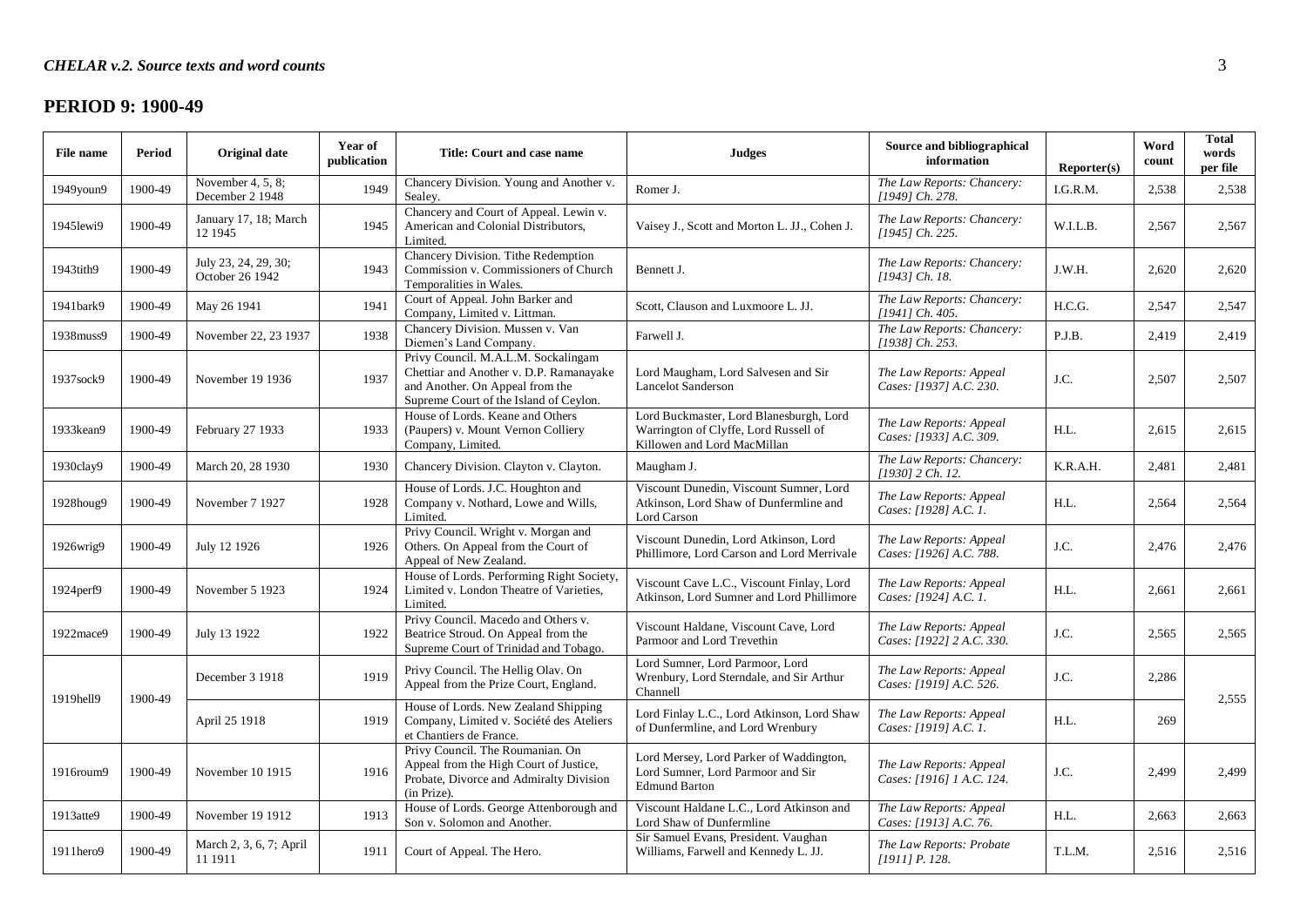| 1908john9                      | 1900-49 | February 28 1908    | 1908 | House of Lords. Sir John Jackson, Limited<br>v. Owners of the Steamship "Blanche,"<br>her Master and Crew, and Others. The<br>Hopper No. 66.    | Lord Loreburn L.C., Lord MacNaghten,<br>Lord Robertson, Lord Atkinson and Lord<br><b>Collins</b> | The Law Reports: Appeal<br>Cases: [1908] A.C. 126.    | H.L.   | 2.444  | 2.444  |
|--------------------------------|---------|---------------------|------|-------------------------------------------------------------------------------------------------------------------------------------------------|--------------------------------------------------------------------------------------------------|-------------------------------------------------------|--------|--------|--------|
| 1905clyd9                      | 1900-49 | November 17 1904    | 1905 | House of Lords. Clydebank Engineering<br>and Shipbuilding Company, Limited and<br>Others v. Don Jose Ramos Yzquierdo Y<br>Castaneda and Others. | Earl of Halsbury L.C., Lord Davey and Lord<br>Robertson                                          | The Law Reports: Appeal<br>Cases: [1905] A.C. 6.      | H.L.   | 2,464  | 2,464  |
| 1902higg9                      | 1900-49 | November 28 1901    | 1902 | House of Lords. Higgins and Others v.<br>Dawson and Others.                                                                                     | Earl of Halsbury L.C., Lord Shand, Lord<br>Davey, Lord Brampton and Lord Robertson               | The Law Reports: Appeal<br>Cases: [1902] A.C. 1.      | H.L.   | 2,502  | 2,502  |
| 1900brit9                      | 1900-49 | December 1, 11 1899 | 1900 | Commercial Court. British Marine Mutual<br>Insurance Company v. Jenkins and Others.                                                             | Bigham J.                                                                                        | The Law Reports: Queen's<br>Bench: [1900] 1 O.B. 299. | P.B.H. | 2,525  | 2.525  |
| Total words Period 9 (1900-49) |         |                     |      |                                                                                                                                                 |                                                                                                  |                                                       |        | 50,728 | 50,728 |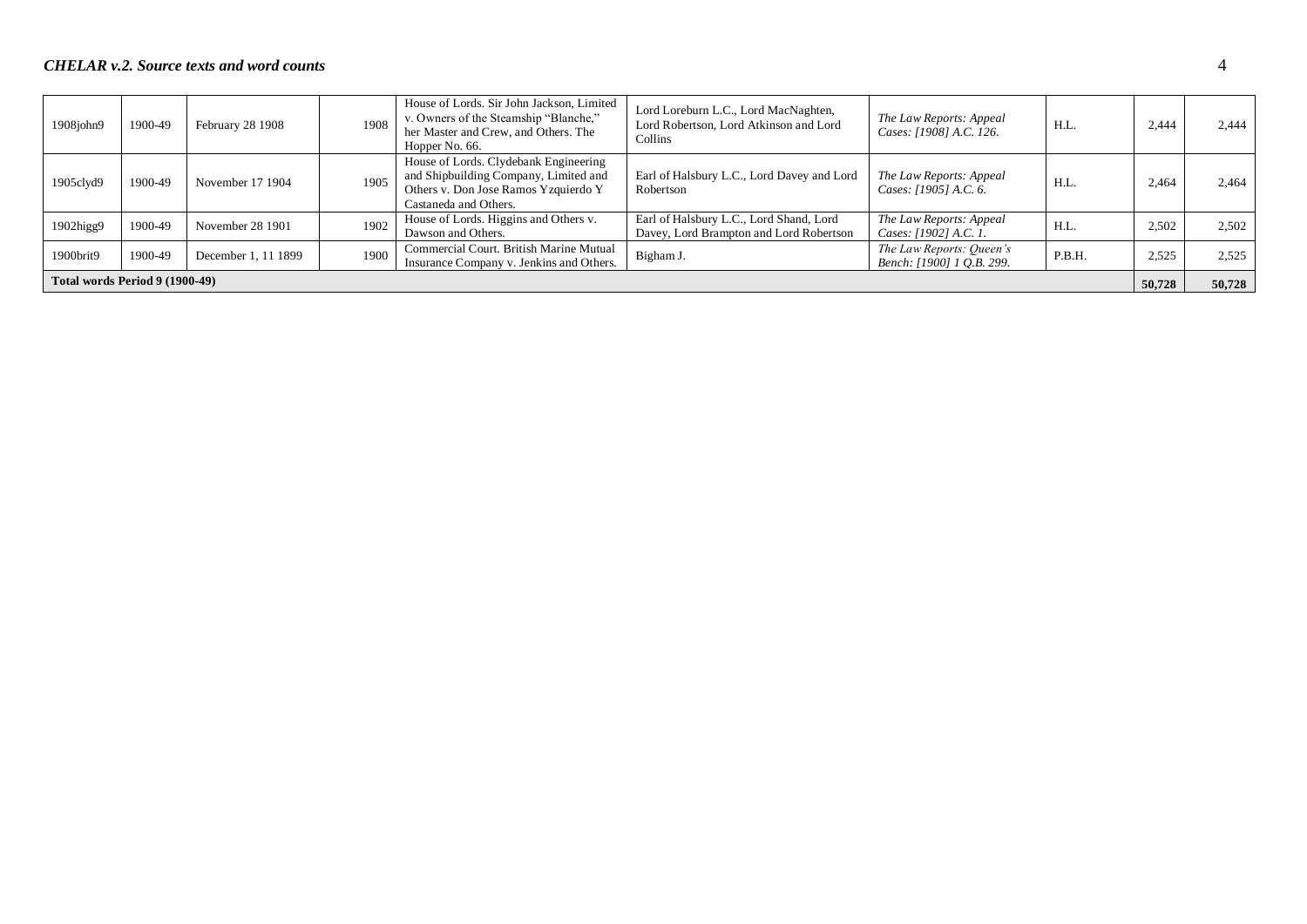# **PERIOD 8: 1850-99**

| File name       | Period  | <b>Original date</b>                     | Year of<br>publication | Title: Court and case name                                                                                                                                                                                 | <b>Judges</b>                                                                                            | Source and bibliographical<br>information                                                                      | Reporter(s)                                                       | Word<br>count | <b>Total</b><br>words<br>per file |
|-----------------|---------|------------------------------------------|------------------------|------------------------------------------------------------------------------------------------------------------------------------------------------------------------------------------------------------|----------------------------------------------------------------------------------------------------------|----------------------------------------------------------------------------------------------------------------|-------------------------------------------------------------------|---------------|-----------------------------------|
| 1899wind8       | 1850-99 | November 28 1899                         | 1899                   | House of Lords. The Mayor, &c., of New<br>Windsor and Another v. Joseph Taylor.                                                                                                                            | Earl of Halsbury L.C., Lord Watson, Lord<br>Shand, Lord Davey, Lord Ludlow                               | The Law Reports: Appeal<br>Cases: [1899] A.C. 41.                                                              | H.L.                                                              | 2,532         | 2,532                             |
| 1897roya8       | 1850-99 | November 12 1896                         | 1897                   | House of Lords. The Royal Insurance<br>Company v. Watson (Surveyor of Taxes).                                                                                                                              | Lord Halsbury L.C., Lord Herschell, Lord<br>MacNaghten, Lord Shand, Lord Davey                           | The Law Reports: Appeal<br>Cases: [1897] A.C. 1.                                                               | H.L.                                                              | 2,507         | 2,507                             |
|                 |         | February 12 1895                         | 1895                   | Divisional Court. Great Northern Railway<br>Company v. Palmer.                                                                                                                                             | Willes and Wright J.J.                                                                                   | The Law Reports: Queen's<br>Bench: [1895] 1 Q.B. 862.                                                          | W.J.B.                                                            | 1,403         |                                   |
| $1895$ grea $8$ | 1850-99 | March 1; April 1 1895                    | 1895                   | Probate Divorce and Admiralty Division.<br>Chichester and Another v. Quatrefages<br>and Others.                                                                                                            | Sir F. Jeune, President                                                                                  | The Law Reports: Probate:<br>$[1895]$ P. 186.                                                                  | H.D.W.                                                            | 1,145         | 2,548                             |
| 1893brya8       | 1850-99 | December 9, 10, 11<br>1892; March 4 1893 | 1893                   | Privy Council (on appeal from the Court<br>of Queen's Bench from Lower Canada).<br>Bryant, Powis, and Bryant, Limited v. La<br>Banque du Peuple; Bryant, Powis, and<br>Bryant, Limited v. The Quebec Bank. | Lord Hobhouse, Lord MacNaghten, Lord<br>Hannen, Lord Shan, and Sir Richard Couch                         | The Law Reports: Appeal<br>Cases: [1893] A.C. 170.                                                             | J.C.                                                              | 2,443         | 2,443                             |
| 1891tred8       | 1850-99 | December 15 1890                         | 1891                   | House of Lords. The Tredegar Iron and<br>Coal Company, Limited v. The Owners of<br>the Steamship "Calliope".                                                                                               | Lord Halsbury L. C., Lord Watson, Lord<br>Herschell, Lord Morris                                         | The Law Reports: Appeal<br>Cases: [1891] A.C. 11.                                                              | H.L.                                                              | 2,664         | 2,664                             |
| 18731ond8       | 1850-99 | February 4, 5, 6 1873                    | reprint<br>1901        | On appeal from the Supreme Court of the<br>Colony of Victoria. The London Chartered<br>Bank of Australia v. William George<br>Lempriere and Others.                                                        | Lord Justice James, Sir Barnes Peacock,<br>Lord Justice Mellish, Sir Montague Edward<br>Smith            | The English Reports: 17 E.R.<br>574. Moore's Privy Council<br>Cases, New Series: (1879) 9<br>Moo P.C.N.S. 426. | Edmund F.<br>Moore                                                | 2,662         | 2,662                             |
| $1871$ sapp $8$ | 1850-99 | 1871                                     | reprint<br>1901        | High Court of Admiralty. The "Sappho".                                                                                                                                                                     | Sir James William Colvile, Sir Joseph<br>Napier, Bart., Lord Justice James, Lord<br>Justice Mellish      | The English Reports: 17 E.R.<br>238. Moore's Privy Council<br>Cases, New Series: (1871) 8<br>Moo P.C.N.S. 66.  | Edmund F.<br>Moore                                                | 2,238         | 2,595                             |
|                 |         | January 16, 18, 19<br>1871               | reprint<br>1902        | On appeal from the High Court of<br>Judicature at Calcutta. Radanath Doss and<br>Others v. Gisborne and Co.                                                                                                | Lord Cairns, Sir James William Colvile, Sir<br>Joseph Napier Bart. Assessor, Sir Lawrence<br>Peel        | The English Reports: 20 E.R.<br>687. Moore's Indian Appeal<br>Cases: (1871) 14 Moo Ind App                     | Edmund F.<br>Moore                                                | 357           |                                   |
| 1868inma8       | 1850-99 | February 6, 7 1868                       | reprint<br>1901        | Judicial Committee (on appeal from the<br>High Court of Admiralty). William Inman<br>v. F. Reck and Others. The "City of<br>Antwerp" and "The Friedrich".                                                  | Lord Westbury, Sir James William Colvile,<br>and Sir Richard Torin Kindersley                            | The English Reports: 16 E.R.<br>427. Privy Council: (1868) 5<br>Moo PC NS 33.                                  | Edmund F.<br>Moore                                                | 2,714         | 2,714                             |
| 1866them8       | 1850-99 | <b>August 4 1866</b>                     | reprint<br>1924        | High Court of Admiralty. The "Marie"<br>Joseph".                                                                                                                                                           | Lord Justice Knight Bruce, Lord Justice<br>Turner, Sir John T. Coleridge, Sir Edward<br>Vaughan Williams | The English Reports: 167 E.R.<br>437. Browning & Lushington's<br>Admiralty Reports: (1866) Br<br>& Lush 449.   | Ernst<br>Browning &<br>Vernon<br>Lushington                       | 2,436         | 2,436                             |
| 1865hawk8       | 1850-99 | 1865                                     | reprint<br>1930        | Hertford Civil Court. Hawkins and<br>Another v. Bone.                                                                                                                                                      | unknown                                                                                                  | The English Reports: 176 E.R.<br>578. Foster & Finlayson's Nisi<br>Prius Reports: $(1865)$ 4 F & F<br>303.     | Thomas<br>Campbell<br>Foster &<br>William<br>Francis<br>Finlayson | 918           | 2,551                             |
|                 |         | 1865                                     | reprint<br>1926        | Crown Cases. Regina v. Maria Giles.                                                                                                                                                                        | unknown                                                                                                  | The English Reports: 169 E.R.<br>1490. Leigh & Cave's Crown<br>Cases Reserved: (1865) Le &<br>Ca 502.          | E. Chandos<br>Leigh $&$<br>Lewis<br>William Cave                  | 1,633         |                                   |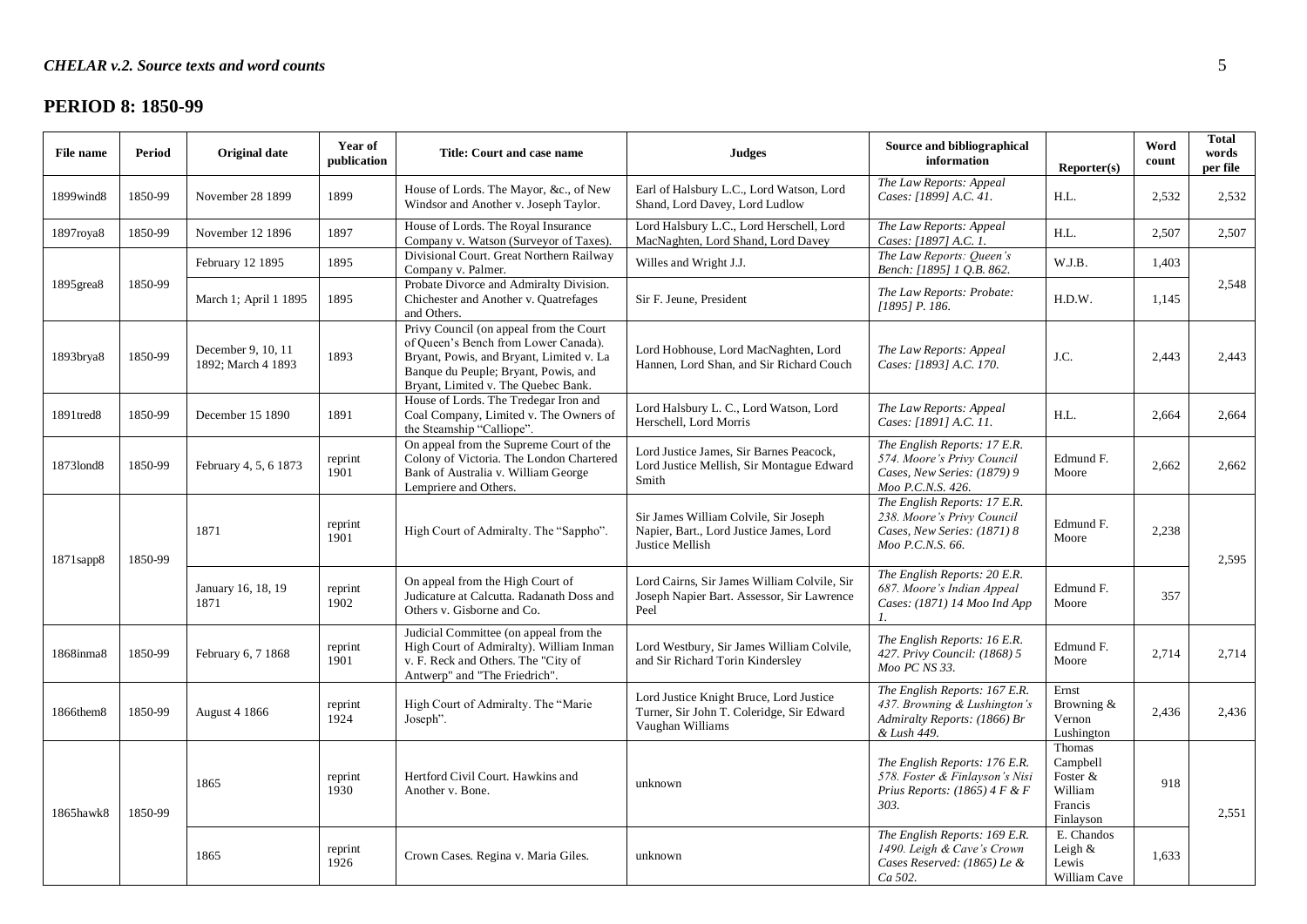| $1864$ regi $8$                | 1850-99 | 1864                                                 | reprint<br>1926 | Crown Cases. Regina v. George Fullford<br>and Frederick George Fullford.                                                                                                                                   | unknown | The English Reports: 169 E.R.<br>1449. Leigh & Cave's Crown<br>Cases Reserved: (1864) Le &<br>Ca 403.                | E. Chandos<br>Leigh $&$<br>Lewis<br>William Cave                                    | 2,559  | 2,559  |
|--------------------------------|---------|------------------------------------------------------|-----------------|------------------------------------------------------------------------------------------------------------------------------------------------------------------------------------------------------------|---------|----------------------------------------------------------------------------------------------------------------------|-------------------------------------------------------------------------------------|--------|--------|
| 1863kahn8                      | 1850-99 | 1863                                                 | reprint<br>1930 | Croydon Civil Court. Kahnweiler v.<br>Dobson.                                                                                                                                                              | unknown | The English Reports: 176 E.R.<br>325. Foster & Finlayson's Nisi<br>Prius Reports: $(1863)$ 3 F & F<br>709.           | Thomas<br>Campbell<br>Foster &<br>William<br>Francis<br>Finlayson                   | 2,691  | 2,691  |
|                                |         | March 11 1862                                        | reprint<br>1901 | House of Lords. The Directors and Others<br>of the Midland Railway Company v.<br>Robert John Taylor.                                                                                                       | unknown | The English Reports: 11 E.R.<br>624. Clark & Finnelly's House<br>of Lords Reports New Series:<br>(1862) 8 HLC 751.   | <b>Charles Clark</b><br>& William<br>Finnelly                                       | 1,528  |        |
| 1862midl8                      | 1850-99 | July 7 1862                                          | reprint<br>1904 | Before the Lord Chancellor Lord<br>Westbury. Davis v. Angel.                                                                                                                                               | unknown | The English Reports: 45 E.R.<br>1287. De Gex, Fisher & Jones<br>Chancery Reports: (1862) 4 De<br>GF & J 524.         | John Peter De<br>Gex, F. Fisher<br>& Henry<br>Cadman<br>Jones                       | 997    | 2,525  |
| 1861kohl8                      | 1850-99 | June 7, 10, 11; July 24<br>1861                      | reprint<br>1901 | House of Lords. The Attorney-General<br>and H. Revell Reynolds, Esq. v. Philip<br>Köhler and Others                                                                                                        | unknown | The English Reports: 11 E.R.<br>885. Clark & Finnelly's House<br>of Lords Reports New Series:<br>(1861) 9 HLC 654.   | <b>Charles Clark</b><br>& William<br>Finnelly                                       | 2,600  | 2,600  |
| 1859wate8                      | 1850-99 | February 21, 22, 11;<br>June 15; July 12 1859        | reprint<br>1901 | House of Lords. The Right Hon. Lord<br>Waterpark, -Plaintiff in Error v. Joshua R.<br>Fennell, -Defendant in Error                                                                                         | unknown | The English Reports: 11 E.R.<br>259. Clark & Finnelly's House<br>of Lords Reports New Series:<br>$(1859)$ 7 HLC 650. | Charles Clark<br>& William<br>Finnelly                                              | 2,498  | 2,498  |
| 1858 vern8                     | 1850-99 | February 12, 15; June<br>2; July 20 1858             | reprint<br>1901 | House of Lords. Emily Vernon, and<br>Others v. William Wright, and Others.                                                                                                                                 | unknown | The English Reports: 11 E.R.<br>15. Clark & Finnelly's House<br>of Lords Reports New Series:<br>$(1858)$ 7 HLC 35.   | <b>Charles Clark</b><br>& William<br>Finnelly                                       | 2,531  | 2,531  |
| 1856foot8                      | 1850-99 | <b>January 26 1856</b>                               | reprint<br>1921 | Prerogative Court. Dyce Sombre v. Troup,<br>Solaroli (intervening), and Prinsep, and the<br>Hon. East India Company (also<br>intervening).                                                                 | unknown | The English Reports: 164 E.R.<br>489. Deane & Swabey's<br>Ecclesiatical Reports: (1856)<br>Dea & Sw 22.              | James Parker<br>Deane &<br>Maurice<br>Charles<br>Merttins<br>Swabey                 | 2,519  | 2,519  |
| 1853eger8                      | 1850-99 | June 23, 24, 27, 28,<br>30; August 1, 12, 19<br>1853 | reprint<br>1901 | House of Lords. John William Spencer<br>Brownlow Egerton, an Infant, by his next<br>friend v. Earl Brownlow, The Honourable<br>Charles Henry Egerton, Wilbraham<br>Egerton, W. Tatton Egerton, and Others. | unknown | The English Reports: 10 E.R.<br>359. Clark & Finnelly's House<br>of Lords Reports New Series:<br>$(1853)$ 4 HLC 1.   | <b>Charles Clark</b><br>& William<br>Finnelly                                       | 2,616  | 2,616  |
| 1851 rans8                     | 1850-99 | May 15 1851                                          | reprint<br>1919 | Ecclesiastical Courts and Doctor's<br>Commons. Ranson and Knott v. Campkin.                                                                                                                                | unknown | The English Reports: 163 E.R.<br>1348. Robertson's<br>Ecclesiastical Reports: (1851)<br>2 Rob Ecc 370.               | Patrick<br>Robertson                                                                | 2,576  | 2,576  |
| 1850goul8                      | 1850-99 | April 26 1850                                        | reprint<br>1915 | Courts of Exchequer and Exchequer<br>Chamber. Gould v. The Staffordshire<br>Potteries Waterworks Company.                                                                                                  | unknown | The English Reports: 155 E.R.<br>92. Exchequer Reports Welsby,<br>Hurlstone & Gordon: (1850) 5<br>Exch 214.          | William<br>Newland<br>Welsby,<br><b>Edwin Tyrrell</b><br>Hurlstone &<br>John Gordon | 2,553  | 2,553  |
| Total words Period 8 (1850-99) |         |                                                      |                 |                                                                                                                                                                                                            |         |                                                                                                                      |                                                                                     | 51,320 | 51,320 |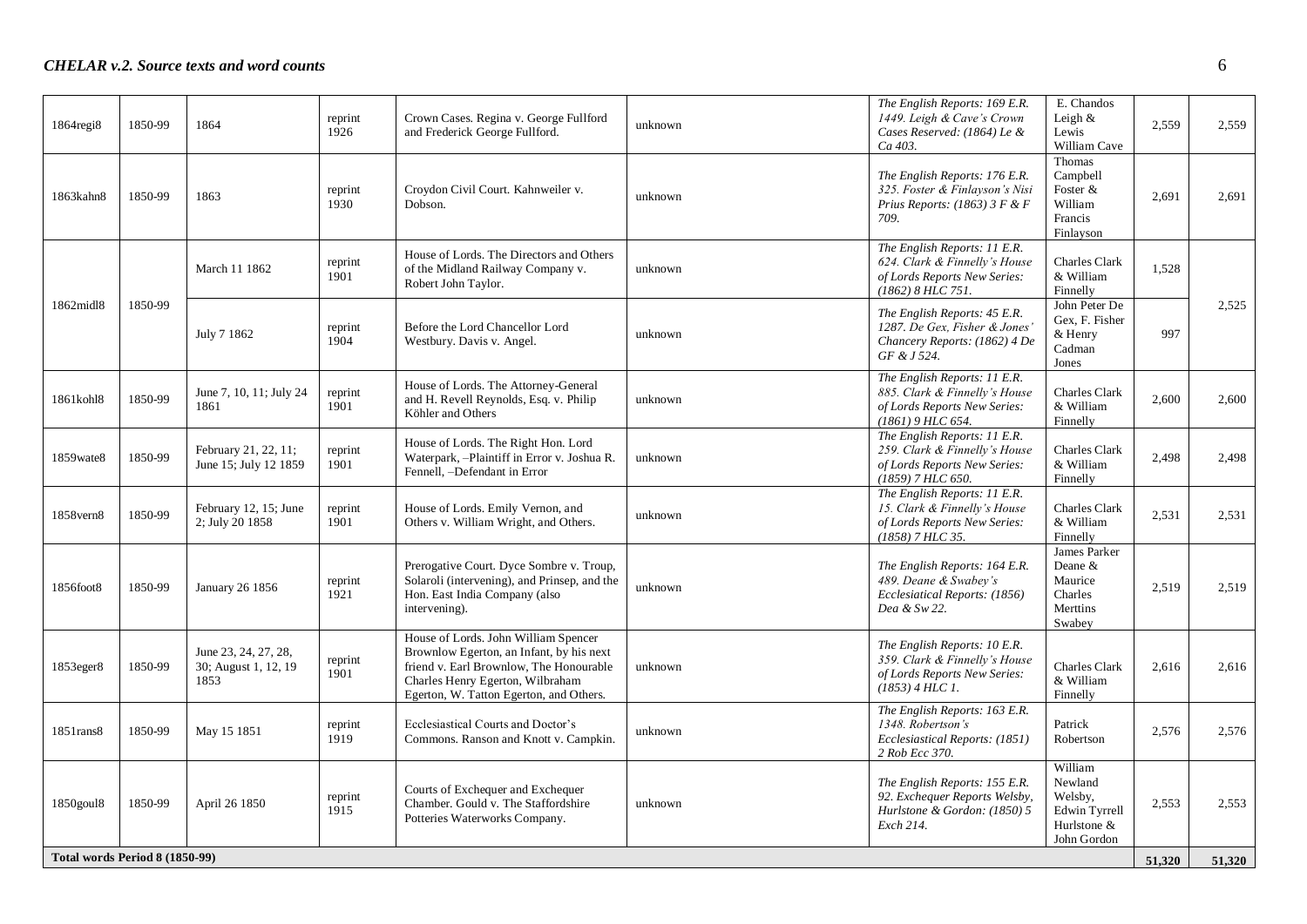### **PERIOD 7: 1800-49**

| File name       | Period  | <b>Original date</b>           | Year of<br>publication | Title: Court and case name                                                                                                                                                                                                   | <b>Judges</b> | Source and bibliographical information                                                                       | Reporter(s)                                                   | Word<br>count | Total<br>words<br>per file |
|-----------------|---------|--------------------------------|------------------------|------------------------------------------------------------------------------------------------------------------------------------------------------------------------------------------------------------------------------|---------------|--------------------------------------------------------------------------------------------------------------|---------------------------------------------------------------|---------------|----------------------------|
|                 |         | June 16 1849                   | reprint<br>1930        | Queen's Bench, Common Pleas and Exchequer.<br>Masters v. Barrets.                                                                                                                                                            | unknown       | The English Reports: 175 E.R. 299. Carrington &<br>Kirwan's Nisi Prius Reports: $(1849)$ 2 Car & K 715.      | Frederick Augustus<br>Carrington & Andrew<br>Valentine Kirwan | 862           |                            |
| 1849mast7       | 1800-49 | 1849                           | reprint<br>1926        | Crown Cases. The Queen v. George Hey.                                                                                                                                                                                        | unknown       | The English Reports: 169 E.R. 390. Denison &<br>Pearce's Crown Cases Reserved: (1849) 1 Den 602.             | Stephen Charles Denison &<br>Robert Rouiere Pearce            | 1,349         | 2,599                      |
|                 |         | March 30<br>1849               | reprint<br>1930        | Midland Spring Court. Crouch v. The London and<br>North Western Railway Company.                                                                                                                                             | unknown       | The English Reports: 175 E.R. 331. Carrington &<br>Kirwan's Nisi Prius Reports: (1849) 2 Car & K 789.        | Frederick Augustus<br>Carrington & Andrew<br>Valentine Kirwan | 388           |                            |
| 1847regi7       | 1800-49 | 1847                           | reprint<br>1930        | Queen's Bench Common Pleas and Exchequer.<br>Regina v. Emanuel White.                                                                                                                                                        | unknown       | The English Reports: 175 E.R. 167. Carrington &<br>Kirwan's Nisi Prius Reports: (1847) 2 Car & K 404.        | Frederick Augustus<br>Carrington & Andrew<br>Valentine Kirwan | 2,629         | 2,629                      |
| $1844$ regi $7$ | 1800-49 | 1844                           | reprint<br>1930        | Queen's Bench, Common Pleas, and Exchequer.<br>Regina v. John O'Brian, Thomas Ryan, Daniel<br>Donovan, Daniel Power, William Quinn.                                                                                          | unknown       | The English Reports: 175 E.R. 49. Carrington $\&$<br>Kirwan's Nisi Prius Reports: (1844) 2 Car & K 115.      | Frederick Augustus<br>Carrington & Andrew<br>Valentine Kirwan | 2,638         | 2,638                      |
| 1842bowe7       | 1800-49 | December 22<br>23 1842         | reprint<br>1904        | Rolls Court. Hay v. Bowen.                                                                                                                                                                                                   | unknown       | The English Reports: 44 E.R. 715. Beavan's Rolls<br>Court Reports: (1842) 5 Beav 616.                        | Charles Beavan                                                | 2,320         | 2,665                      |
|                 |         | May 27 1842                    | reprint<br>1906        | Court of Chancery. Brown v. Bamford.                                                                                                                                                                                         | unknown       | The English Reports: 59 E.R. 822. Simons' Vice<br>Chancellor's Reports: (1842) 11 Sim 127.                   | Nicholas Simons                                               | 345           |                            |
| 1839ocon7       | 1800-49 | March 11, 12,<br>14; July 1839 | reprint<br>1901        | Court of Chancery in Ireland. Alicia O'Connor,<br>John Morgan Tuite, and Thomas Ardill v. John<br>Malone.                                                                                                                    | unknown       | The English Reports: 7 E.R. 814. Clark & Finnelly's<br>House of Lords Cases: (1839) 6 Cl & Fin 572.          | Charles Clark & William<br>Finnelly                           | 2,735         | 2,735                      |
|                 |         | 1837                           | reprint<br>1928        | King's Bench, Common Pleas and Exchequer. Doe<br>on the demise of Hughes v. Lakin.                                                                                                                                           | unknown       | The English Reports: 173 E.R. 214. Carrington &<br>Payne's Nisi Prius Reports: (1837) 7 Car & P 481.         | Frederick Augustus<br>Carrington & Joseph Payne               | 1,189         |                            |
| 1837doeo7       | 1800-49 | February 2<br>1837             | reprint<br>1928        | King's Bench, Common Pleas and Exchequer. Rex<br>v. Stannard and Others.                                                                                                                                                     | unknown       | The English Reports: 173 E.R. 295. Carrington &<br>Payne's Nisi Prius Reports: (1837) 7 Car & P 673.         | Frederick Augustus<br>Carrington & Joseph Payne               | 611           | 2,828                      |
|                 |         | 1837                           | reprint<br>1929        | King's Bench, Common Pleas, and Exchequer, and<br>on the Northern and Western Circuits. Burne v.<br>Cambridge.                                                                                                               | unknown       | The English Reports: 174 E.R. 185. Moody &<br>Robinson's Nisi Prius Reports: (1837) 1 M & Rob<br>539.        | William Moody & Frederic<br>Robinson                          | 1,028         |                            |
| 1834done7       | 1800-49 | 1834                           | reprint<br>1901        | Court of Chancery. The Most Honourable George<br>Augustus, Marquess of Donegal v. John S. Salt,<br>John Towgood, John Ingram, James Strange, James<br>Dashwood, Ed. Howell, James Stevens, and George<br>Peacocke, Esquires. | unknown       | The English Reports: 5 E.R. 1159. Bligh's House of<br>Lords Reports, New Series: (1834) 8 Bligh NS PC<br>853 | <b>Richard Bligh</b>                                          | 2,631         | 2,631                      |
| 1831rext7       | 1800-49 | February 1<br>1831             | reprint<br>1929        | King's Bench, Common Pleas, Exchequer and on<br>the Northern and Western Circuits. Rex v. The<br>Inhabitants of Edmonton.                                                                                                    | unknown       | The English Reports: 174 E.R. 9. Moody &<br>Robinson's Nisi Prius Reports: (1831) 1 M & Rob 24.              | William Moody & Frederic<br>Robinson                          | 2.319         | 2,707                      |
|                 |         | June 17 1831                   | reprint<br>1928        | King's Bench, Common Pleas and Exchequer.<br>Glenester v. Hunter.                                                                                                                                                            | unknown       | The English Reports: 172 E.R. 878. Carrington &<br>Payne's Nisi Prius Reports: (1831) 5 Car & P 62.          | Frederick Augustus<br>Carrington & Joseph Payne               | 388           |                            |
|                 |         | December 17<br>1828            | reprint<br>1928        | King's Bench and Common Pleas. Peckham and<br>Another, Assignees of Adams, a Bankrupt<br>v. Lashmoor and Another.                                                                                                            | unknown       | The English Reports: 173 E.R. 1149. Moody &<br>Malkin's Nisi Prius Reports: (1828) M & M 251.                | William Moody & Benjamin<br>Heath Malkin                      | 589           |                            |
| 1828 peck 7     | 1800-49 | October 21<br>1828             | reprint<br>1928        | King's Bench and Common Pleas. Von Lindenau v.<br>Desborough.                                                                                                                                                                | unknown       | The English Reports: 172 E.R. 453. Carrington &<br>Payne's Nisi Prius Reports: (1828) 3 car & P 353.         | Frederick Augustus<br>Carrington & Joseph Payne               | 1,466         | 2.338                      |
|                 |         | January 11<br>1828             | reprint<br>1928        | King's Bench and Common Pleas. Tucker and<br>Another, Assignees of Hickman v. Barrow, Gent<br>one, &c.                                                                                                                       | unknown       | The English Reports: 173 E.R. 1108. Moody &<br>Malkin's Nisi Prius Reports: (1828) M & M 137.                | William Moody & Benjamin<br>Heath Malkin                      | 283           |                            |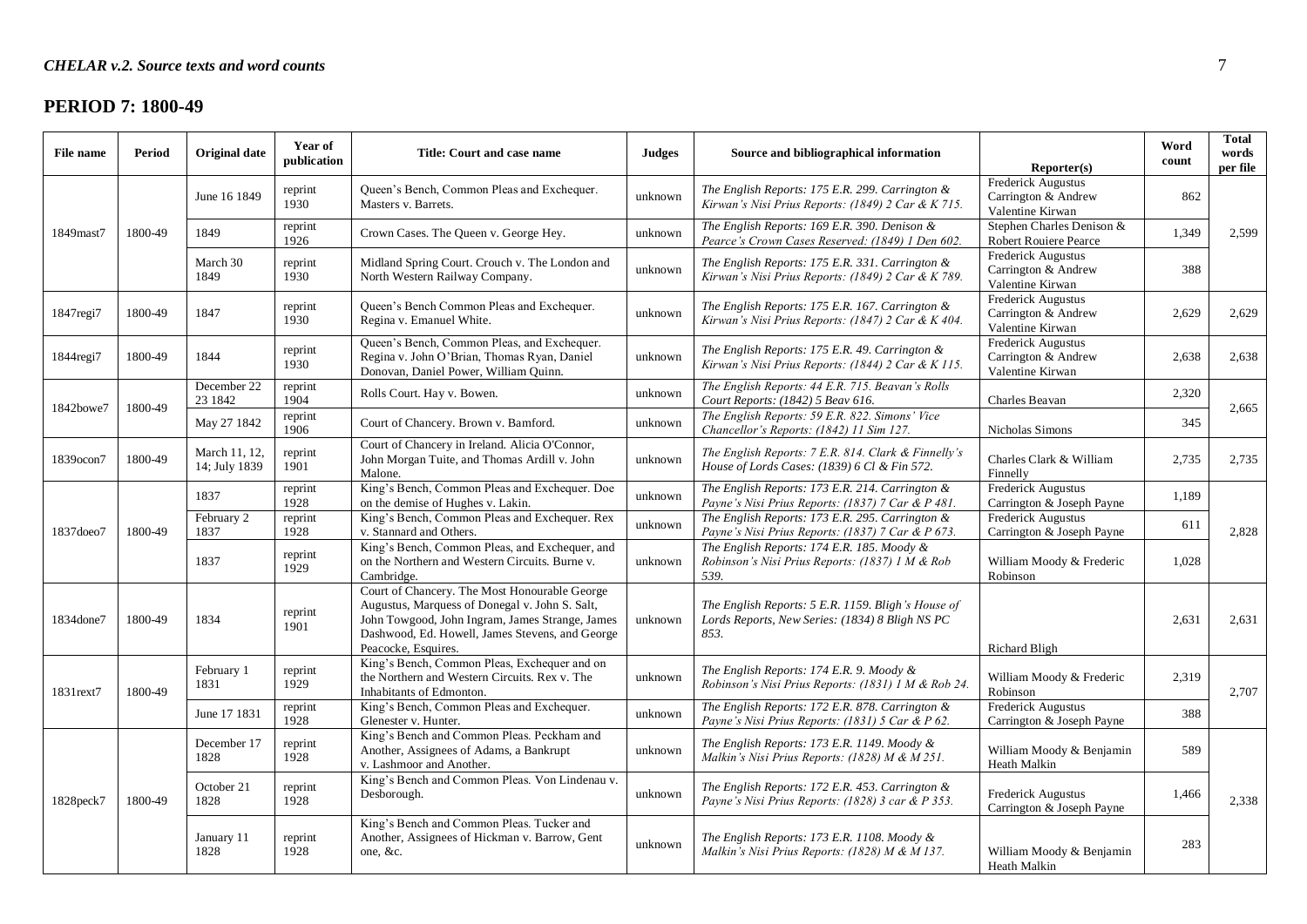| 1826powe7                      | 1800-49 | June $16$ :<br>August 7, 8,<br>22 1826 | reprint<br>1904 | High Court of Chancery. Between Timothy Powell,<br>Joshua Powell, and Thomas Hungerford Powell v.<br>Joseph Maria Sonnet, Antonio Bernis, Joseph<br>Maria Bernis, Juan Gonzalez Rey, and Pedro Maria<br>Adriaensen            | unknown | The English Reports: 38 E.R. 683. Russell's<br>Chancery Reports tempore Eldon: (1826) 3 Russ 556.          | James Russell                                          | 2,553  | 2,553  |
|--------------------------------|---------|----------------------------------------|-----------------|-------------------------------------------------------------------------------------------------------------------------------------------------------------------------------------------------------------------------------|---------|------------------------------------------------------------------------------------------------------------|--------------------------------------------------------|--------|--------|
|                                |         | April 21 1824                          | reprint<br>1927 | King's Bench and Common Pleas. Sutton, Bart<br>v. The Governor and Company of the Bank of<br>England.                                                                                                                         | unknown | The English Reports: 171 E.R. 1158. Carrington &<br>Payne's Nisi Prius Reports: (1824) 1 Car & P 193.      | Frederick Augustus<br>Carrington & Joseph Payne        | 1.360  |        |
| 1824sutt7                      | 1800-49 | 1824                                   | reprint<br>1909 | King's Bench. Guthrie and Bunyon, Assignees of<br>the Estate and Effects of Savery, a Bankrupt v. Fisk<br>and Patteson, two of the Directors of the Norwick<br>Union Society for the Insurance of Lives and<br>Survivorships. | unknown | The English Reports: 107 E.R. 700. Barnewall &<br>Cresswell's King's Bench Reports: (1824) 3 B & C<br>178. | Richard Vaughan Barnewall<br>& Sir Cresswell Cresswell | 1,228  | 2.588  |
|                                |         | 1822                                   | reprint<br>1917 | Arches Court. Austen v. Dugger.                                                                                                                                                                                               | unknown | The English Reports: 162 E.R. 108. Addam's<br>Ecclesiastical Reports: (1822) 1 Add 307.                    | Jesse Addams                                           | 993    |        |
| 1822aust7                      | 1800-49 | 1822                                   | reprint<br>1927 | King's Bench and Common Pleas. Lacon v.<br>Higgins.                                                                                                                                                                           | unknown | The English Reports: 171 E.R. 813. Starkie's Nisi<br>Prius Reports: (1922) 3 Stark 178.                    | Thomas Starkie                                         | 1.588  | 2,581  |
| 1819butt7                      | 1800-49 | February 20<br>1819                    | reprint<br>1927 | Court of Common Pleas. Butt v. Conant, Knight.                                                                                                                                                                                | unknown | The English Reports: 171 E.R. 846. Gow's Nisi Prius<br>Cases: (1819) Gow 84.                               | Niel Gow                                               | 2,573  | 2,573  |
| 1817burd7                      | 1800-49 | July 2, 7 1817                         | reprint<br>1901 | Exchequer Chamber. Burdett (Bart.), -Plaintiff (in<br>Error) v. Abbot (Speaker, H. C.), -Defendant (in<br>Error): and Burdett (Bart.), -Plaintiff (in Error) v.<br>Colman (Sergeant at Arms), -Defendant (in Error).          | unknown | The English Reports: 3 E.R. 1289. Dow's House of<br>Lords Cases: (1817) 5 Dow PC 165.                      | P. Dow                                                 | 2,650  | 2,650  |
| 1813hawk7                      | 1800-49 | December 15<br>1813                    | reprint<br>1901 | King's Bench. Hawkins, -Plaintiff (in Error) v.<br>Rex, -Defendant (in Error).                                                                                                                                                | unknown | The English Reports: 3 E.R. 810. Dow's House of<br>Lords Cases: (1813) 2 Dow PC 124.                       | P. Dow                                                 | 2,679  | 2,679  |
| 1811fitz7                      | 1800-49 | May 13 1811                            | reprint<br>1927 | King's Bench and Common Pleas. William<br>Fitzharding Berkeley, claiming as of right to be<br>Earl of Berkeley, &c.                                                                                                           | unknown | The English Reports: 171 E.R. 128. Campbell's Nisi<br>Prius Cases: (1811) 4 Camp 401.                      | John Campbell                                          | 2,527  | 2,527  |
| 1808pren7                      | 1800-49 | February 9<br>1808                     | reprint<br>1912 | Common Pleas Division. Prentice v. Reed.                                                                                                                                                                                      | unknown | The English Reports: 127 E.R. 790. Taunton's<br>Common Pleas Reports: (1808) 1 Taunt 151.                  | William Pyle Taunton                                   | 2,574  | 2,574  |
| 1805warr7                      | 1800-49 | 1805                                   | reprint<br>1928 | King's Bench. Warren v. Dix.                                                                                                                                                                                                  | unknown | The English Reports: 172 E.R. 328. Carrington &<br>Payne's Nisi Prius Reports: (1805) 3 Car & P 71.        | Frederick Augustus<br>Carrington & Joseph Payne        | 994    | 2,534  |
|                                |         | November 26<br>1805                    | reprint<br>1923 | High Court of Admiralty. The "Frederick and Mary<br>Ann" (Andriesen, Master).                                                                                                                                                 | unknown | The English Reports: 165 E.R. 906. Christopher<br>Robinson's Admiralty Reports: (1805) 6 C Rob 213.        | Christopher Robinson                                   | 1,540  |        |
| 1803mitf7                      | 1800-49 | February 17;<br>August 2<br>1803       | reprint<br>1903 | High Court of Chancery. Mitford v. Mitford.                                                                                                                                                                                   | unknown | The English Reports: 32 E.R. 543. Vesey Junior's<br>Chancery Reports: (1803) 9 Ves Jun 87.                 | Francis Vesey Junior                                   | 2,615  | 2,615  |
| 1800chan7                      | 1800-49 | 1800                                   | reprint<br>1927 | King's Bench. Chandler v. Parkes and Danks.                                                                                                                                                                                   | unknown | The English Reports: 170 E.R. 544. Espinasse's Nisi<br>Prius Reports: (1800) 3 Esp 76.                     | Isaac Espisnasse                                       | 138    | 2,538  |
|                                |         | April 7 1800                           | reprint<br>1923 | High Court of Admiralty. The "Fortune" - (Smith,<br>Master).                                                                                                                                                                  | unknown | The English Reports: 165 E.R. 250. Christopher<br>Robinson's Admiralty Reports: (1800) 2 C Rob 92.         | Christopher Robinson                                   | 2,400  |        |
| Total words Period 7 (1800-49) |         |                                        |                 |                                                                                                                                                                                                                               |         |                                                                                                            |                                                        | 52,182 | 52,182 |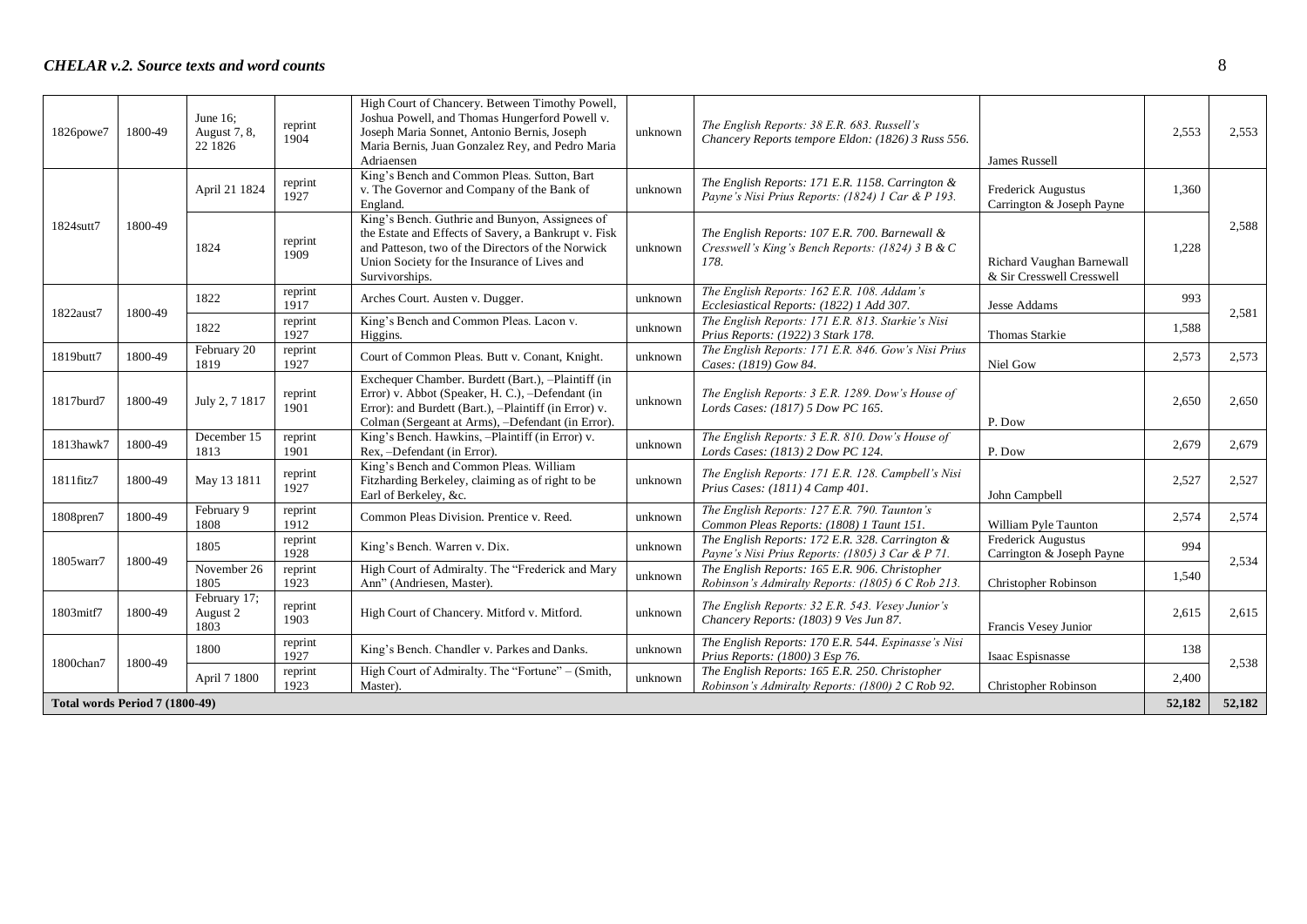# **PERIOD 6: 1750-99**

| <b>File name</b>               | Period  | Original date       | Year of<br>publication | Title: Court and case name                                                                                                                                                  | <b>Judges</b> | Source and bibliographical information                                                    | Reporter(s)  | Word<br>count | <b>Total</b><br>words<br>per file |
|--------------------------------|---------|---------------------|------------------------|-----------------------------------------------------------------------------------------------------------------------------------------------------------------------------|---------------|-------------------------------------------------------------------------------------------|--------------|---------------|-----------------------------------|
| 1799drum6                      | 1750-99 | February 20<br>1799 | reprint<br>1901        | House of Lords. Sarah Drummond (Widow of James<br>Drummond, and Guardian to David Drummond her Son)<br>v. James Drummond, & al.                                             | unknown       | The English Reports: 2 E.R. 1293 J. Brown's Cases in<br>Parliament: (1799) 6 Bro PC 601.  | Josiah Brown | 2,636         | 2,636                             |
| $1796$ jami $6$                | 1750-99 | November 10<br>1796 | reprint<br>1901        | House of Lords. John Jamieson and Co., Merchants v.<br>James Laurie, (Ship Owner).                                                                                          | unknown       | The English Reports: 2 E.R. 1209. J. Brown's Cases in<br>Parliament: (1796) 6 Bro PC 474. | Josiah Brown | 2.540         | 2,540                             |
| 1795cava6                      | 1750-99 | May 7 1795          | reprint<br>1901        | House of Lords. Elizabeth Countess Dowager of Cavan,-<br>Plaintiff (in Error) v. Doe, on dem. W. Pulteney, Esq.<br>afterwards Sir W. Pulteney, Bart.,-Defendant (in Error). | unknown       | The English Reports: 2 E.R. 1010. J. Brown's Cases in<br>Parliament: (1795) 6 Bro PC 175. | Josiah Brown | 2,499         | 2,499                             |
| $1794$ gibs $6$                | 1750-99 | June 2 1794         | reprint<br>1901        | House of Lords. Thomas Gibson and Joseph Johnson,-<br>Plaintiffs (in Error) v. Robert Hunter,-Defendant (in<br>Error).                                                      | unknown       | The English Reports: 2 E.R. 1064. J. Brown's Cases in<br>Parliament: (1794) 6 Bro PC 255. | Josiah Brown | 2.570         | 2,570                             |
| 1790rexa6                      | 1750-99 | April<br>20 1790    | reprint<br>1900        | House of Lords. The King,-Plaintiff v. Thomas Amery,-<br>Defendant (in Error).                                                                                              | unknown       | The English Reports: 1 E.R. 981. J. Brown's Cases in<br>Parliament: (1790) 2 Bro PC 336.  | Josiah Brown | 2,547         | 2,547                             |
| 1787quee6                      | 1750-99 | March 23<br>1787    | reprint<br>1900        | House of Lords. Duke of Queensbury, and others v. James<br>Cullen.                                                                                                          | unknown       | The English Reports: 1 E.R. 646. J. Brown's Cases in<br>Parliament: (1787) 1 Bro PC 396.  | Josiah Brown | 2,763         | 2,763                             |
| 1784fall6                      | 1750-99 | August 14<br>1784   | reprint<br>1901        | House of Lords. Major Michael Fallijeff and another v.<br>William Elphinstone and another.                                                                                  | unknown       | The English Reports: 2 E.R. 719. J. Brown's Cases in<br>Parliament: (1784) 5 Bro PC 343.  | Josiah Brown | 2.512         | 2,512                             |
| 1782wick6                      | 1750-99 | June 10 1782        | reprint<br>1900        | House of Lords. Charlotte Wicker, and Others v. John<br>Mitford.                                                                                                            | unknown       | The English Reports: 1 E.R. 1422. J. Brown's Cases in<br>Parliament: (1782) 3 Bro PC 442. | Josiah Brown | 2.573         | 2,573                             |
| 1779jack6                      | 1750-99 | March 8 1779        | reprint<br>1900        | House of Lords. John Jackson, and Others v. John Monro.                                                                                                                     | unknown       | The English Reports: 1 E.R. 1031. J. Brown's Cases in<br>Parliament: (1779) 2 Bro PC 411. | Josiah Brown | 2.641         | 2,641                             |
| 1777heal6                      | 1750-99 | March 10<br>1777    | reprint<br>1901        | House of Lords. George Healey v. Thomas Copley, and<br>Others.                                                                                                              | unknown       | The English Reports: 3 E.R. 322. J. Brown's Cases in<br>Parliament: (1777) 7 Bro PC 496.  | Josiah Brown | 2.585         | 2,585                             |
| 1773newt6                      | 1750-99 | May 6 1773          | reprint<br>1901        | House of Lords. John Newton v. William Newton, and<br>another.                                                                                                              | unknown       | The English Reports: 2 E.R. 1165.J. Brown's Cases in<br>Parliament: (1773) 6 Bro PC 408.  | Josiah Brown | 2,524         | 2,524                             |
| 1770keal6                      | 1750-99 | February 26<br>1770 | reprint<br>1901        | House of Lords. James Kealey v. George Dawes.                                                                                                                               | unknown       | The English Reports: 2 E.R. 796. J. Brown's Cases in<br>Parliament: (1770) 5 Bro PC 450.  | Josiah Brown | 2,401         | 2,576                             |
|                                |         | January 24<br>1770  | reprint<br>1900        | House of Lords. John Smythe and others v. Richard<br>Lomax Clav.                                                                                                            | unknown       | The English Reports: 1 E.R. 684 J. Brown's Cases in<br>Parliament: (1770) 1 Bro PC 453.   | Josiah Brown | 175           |                                   |
| 1768hart6                      | 1750-99 | January 28<br>1768  | reprint<br>1900        | House of Lords. Broderick Hartwell v. Richard<br>Townsend, and others.                                                                                                      | unknown       | The English Reports: 1 E.R. 823. J. Brown's Cases in<br>Parliament: (1768) 2 Bro PC 107.  | Josiah Brown | 2.603         | 2,603                             |
| 1765fren6                      | 1750-99 | March 15<br>1765    | reprint<br>1900        | House of Lords. Arthur French, and Another v. Richard<br>Caddell, and Others.                                                                                               | unknown       | The English Reports: 1 E.R. 1304.J. Brown's Cases in<br>Parliament: (1765) 3 Bro PC 257.  | Josiah Brown | 2.559         | 2,559                             |
| $1764$ espi $6$                | 1750-99 | February 2<br>1764  | reprint<br>1901        | House of Lords. Isaac Espinasse, and Others v. Eusebius<br>Lowe, and Others.                                                                                                | unknown       | The English Reports: 3 E.R. 223. J. Brown's Cases in<br>Parliament: (1764) 7 Bro PC 345.  | Josiah Brown | 2.596         | 2,596                             |
| 1760pelh6                      | 1750-99 | March 18<br>1760    | reprint<br>1900        | House of Lords. Lady Catherine Pelham, and Another v.<br>Susannah Gregory, and Others.                                                                                      | unknown       | The English Reports: 1 E.R. 1271. J. Brown's Cases in<br>Parliament: (1760) 3 Bro PC 204. | Josiah Brown | 2.492         | 2,492                             |
| 1759cave6                      | 1750-99 | March 6 1759        | reprint<br>1900        | House of Lords. Lord Charles Cavendish v. Sir James<br>Lowther.                                                                                                             | unknown       | The English Reports: 1 E.R. 1260. J. Brown's Cases in<br>Parliament: (1759) 3 Bro PC 186. | Josiah Brown | 2.623         | 2,623                             |
| 1757wood6                      | 1750-99 | February 15<br>1757 | reprint<br>1901        | House of Lords. Francis Woodley v. John Cue and others.                                                                                                                     | unknown       | The English Reports: 2 E.R. 770. J. Brown's Cases in<br>Parliament: (1757) 5 Bro PC 421.  | Josiah Brown | 2,474         | 2,474                             |
| 1755houg6                      | 1750-99 | March 12<br>1755    | reprint<br>1900        | House of Lords. Arthur Houghton v. Ann West, Widow,<br>and Others.                                                                                                          | unknown       | The English Reports: 1 E.R. 811.J. Brown's Cases in<br>Parliament: (1755) 2 Bro PC 88.    | Josiah Brown | 2,587         | 2,587                             |
| $1751$ webb                    | 1750-99 | June 6 1751         | reprint<br>1900        | House of Lords. Noah Webb v. Robert St. Lawrence, and<br>another.                                                                                                           | unknown       | The English Reports: 1 E.R. 1547.J. Brown's Cases in<br>Parliament: (1751) 3 Bro PC 640.  | Josiah Brown | 2,598         | 2,598                             |
| Total words Period 6 (1750-99) |         |                     |                        |                                                                                                                                                                             |               |                                                                                           |              | 51,498        | 51,498                            |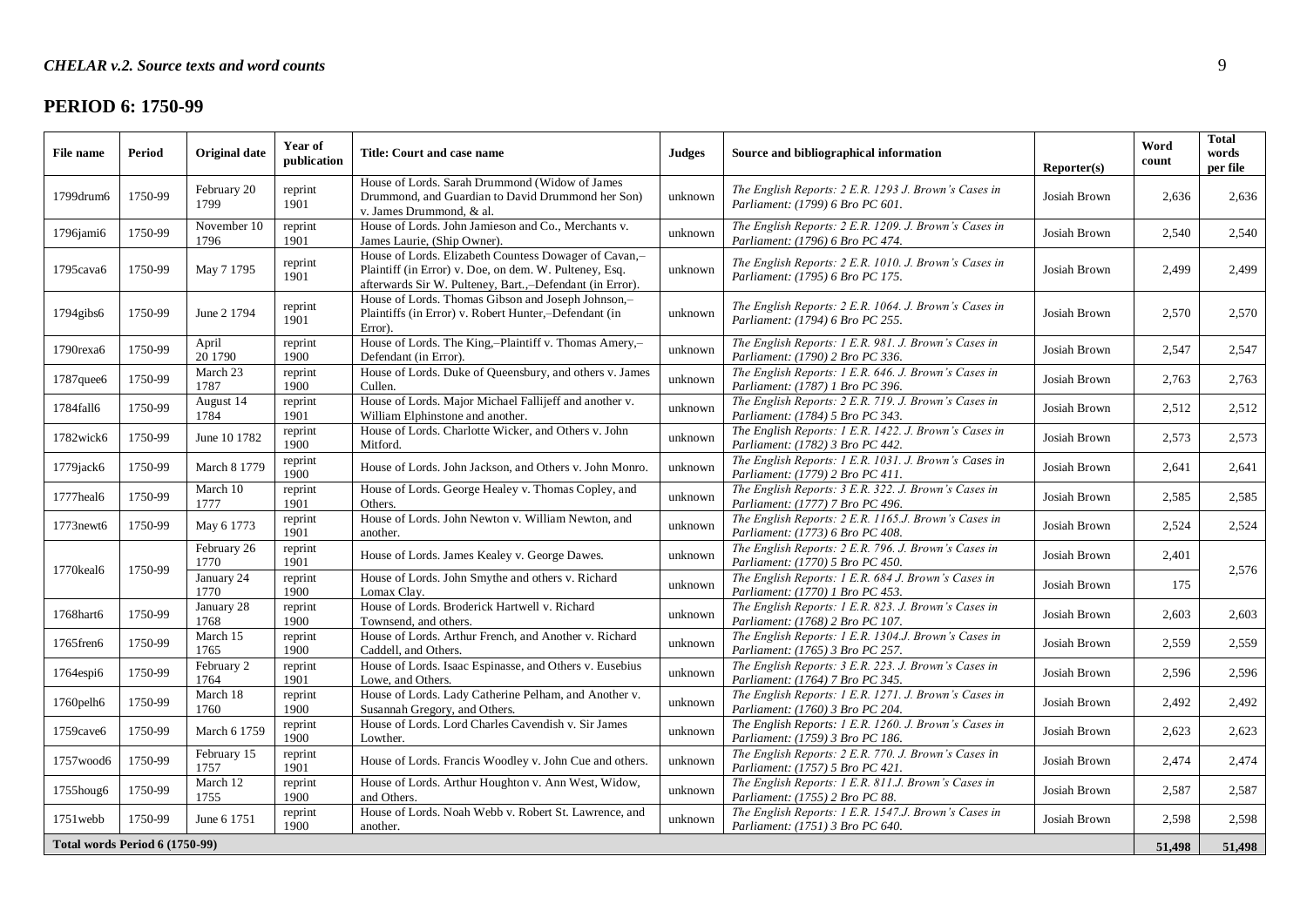# **PERIOD 5: 1700-49**

| File name       | Period  | Original<br>date    | Year of<br>publication | Title: Court and case name                                                                                        | <b>Judges</b> | Source and bibliographical information                                                                     | Author               | Word<br>count | <b>Total</b><br>words<br>per file |
|-----------------|---------|---------------------|------------------------|-------------------------------------------------------------------------------------------------------------------|---------------|------------------------------------------------------------------------------------------------------------|----------------------|---------------|-----------------------------------|
| 1748parm5       | 1700-49 | February 22<br>1748 | reprint<br>1900        | House of Lords. Henry Parminter. -Plaintiff; Thomas<br>Symons,-Defendant (in Error).                              | unknown       | The English Reports: 1 E.R. 780. J. Brown's Cases in<br>Parliament: (1748) 2 Bro PC 43.                    | Josiah Brown         | 2,464         | 2,464                             |
| 1746evan5       | 1700-49 | January 21<br>1746  | reprint<br>1900        | House of Lords. Richard Evans v. William Blood, and<br>others.                                                    | unknown       | The English Reports: 1 E.R. 1543. J. Brown's Cases in<br>Parliament: (1746) 3 Bro PC 632.                  | Josiah Brown         | 2,583         | 2,583                             |
| 1744lene5       | 1700-49 | April 16<br>1744    | reprint<br>1900        | House of Lords. Isabella Le Neve, Spinster, and others v.<br>John Norris, and others.                             | unknown       | The English Reports: 1 E.R. 800. J. Brown's Cases in<br>Parliament: (1744) 2 Bro PC 73.                    | Josiah Brown         | 2,572         | 2,572                             |
| 1742beau5       | 1700-49 | June 17<br>1742     | reprint<br>1903        | High Court of Chancery. Lord George Beauclerk v. Miss<br>Dormer, heard at Powis House.                            | unknown       | The English Reports: 26 E.R. 588 Atkyns' Chancery<br>Reports: (1742) 2 Atk 308.                            | John Tracy<br>Atkyns | 2,589         | 2,589                             |
| 1738hopk5       | 1700-49 | March 5, 12<br>1738 | reprint<br>1903        | High Court of Chancery. John Hopkins late Dare v. John<br>Hopkins, Sarah and his four other Daughters and Others. | unknown       | The English Reports: 25 E.R. 1108. West's Chancery<br>Reports tempore Hardwicke: (1738-9) West T Hard 606. | Martin John<br>West  | 2.570         | 2.570                             |
| 1737bank5       | 1700-49 | May 24<br>1737      | reprint<br>1900        | House of Lords. The Bank of England v. Katherine<br>Morice, Widow, and Others.                                    | unknown       | The English Reports: 1 E.R. 1068. J. Brown's Cases in<br>Parliament: (1737) 2 Bro PC 465.                  | Josiah Brown         | 2.590         | 2.590                             |
| 1735selw5       | 1700-49 | March 25<br>1735    | reprint<br>1900        | House of Lords. William Selwin v. John Brown.                                                                     | unknown       | The English Reports: 1 E.R. 1527. J. Brown's Cases in<br>Parliament: (1735) 3 Bro PC 607.                  | Josiah Brown         | 2,507         | 2,507                             |
| 1733evel5       | 1700-49 | May 25<br>1733      | reprint<br>1901        | House of Lords. Ann Evelyn, and others v. Edward<br>Evelyn, and others.                                           | unknown       | The English Reports: 2 E.R. 969. J. Brown's Cases in<br>Parliament: (1733) 6 Bro PC 114.                   | Josiah Brown         | 2,556         | 2,556                             |
| 1729amhe5       | 1700-49 | March 12<br>1729    | reprint<br>1901        | House of Lords. Charles Selby Amherst v. William<br>Robinson Lytton, and others.                                  | unknown       | The English Reports: 2 E.R. 661. J. Brown's Cases in<br>Parliament: (1729) 5 Bro PC 254.                   | Josiah Brown         | 2,543         | 2,543                             |
| 1727 west 5     | 1700-49 | February 15<br>1727 | reprint<br>1900        | House of Lords. Mary West, and another v. Mary Erisey,<br>and another.                                            | unknown       | The English Reports: 1 E.R. 530. J. Brown's Cases in<br>Parliament: (1727) 1 Bro PC 225.                   | Josiah Brown         | 2,517         | 2,517                             |
| 1724page5       | 1700-49 | March 17<br>1724    | reprint<br>1900        | House of Lords. Lord Paget, et Ux v. Duke of<br>Bridgewater, and Another.                                         | unknown       | The English Reports: 1 E.R. 1190. J. Brown's Cases in<br>Parliament: (1724) 3 Bro PC 79.                   | Josiah Brown         | 2,527         | 2,527                             |
| 1722wing5       | 1700-49 | March 13<br>1722    | reprint<br>1900        | House of Lords. Edward Wingfield v. Richard Whaley.                                                               | unknown       | The English Reports: 1 E.R. 513. J. Brown's Cases in<br>Parliament: (1722) 1 Bro PC 200.                   | Josiah Brown         | 2.547         | 2.547                             |
| 1719lud15       | 1700-49 | January 13<br>1719  | reprint<br>1900        | House of Lords. Stephen Ludlow, and others v. James<br>Macartney, and others.                                     | unknown       | The English Reports: 1 E.R. 797. J. Brown's Cases in<br>Parliament: (1719) 2 Bro PC 67.                    | Josiah Brown         | 2,561         | 2,561                             |
| 1717barn5       | 1700-49 | May 22<br>1717      | reprint<br>1900        | House of Lords. Sir Robert Barnardiston, and Others v.<br>William Carter.                                         | unknown       | The English Reports: 1 E.R. 1179.J. Brown's Cases in<br>Parliament: (1717) 3 Bro PC 64.                    | Josiah Brown         | 2,541         | 2,541                             |
| 1714tyrw5       | 1700-49 | May 11<br>1714      | reprint<br>1900        | House of Lords. Sir John Tyrwhitt, et Ux v. Samuel<br>Trotman, and Others.                                        | unknown       | The English Reports: 1 E.R. 1171. J. Brown's Cases in<br>Parliament: (1714) 3 Bro PC 52.                   | Josiah Brown         | 2,529         | 2,529                             |
| $1711$ seym $5$ | 1700-49 | February 2<br>1711  | reprint<br>1901        | House of Lords. Sir Edward Seymour v. Dame Letitia<br>Seymour and others.                                         | unknown       | The English Reports: 2 E.R. 563. J. Brown's Cases in<br>Parliament: (1711) 5 Bro PC 105.                   | Josiah Brown         | 2,547         | 2,547                             |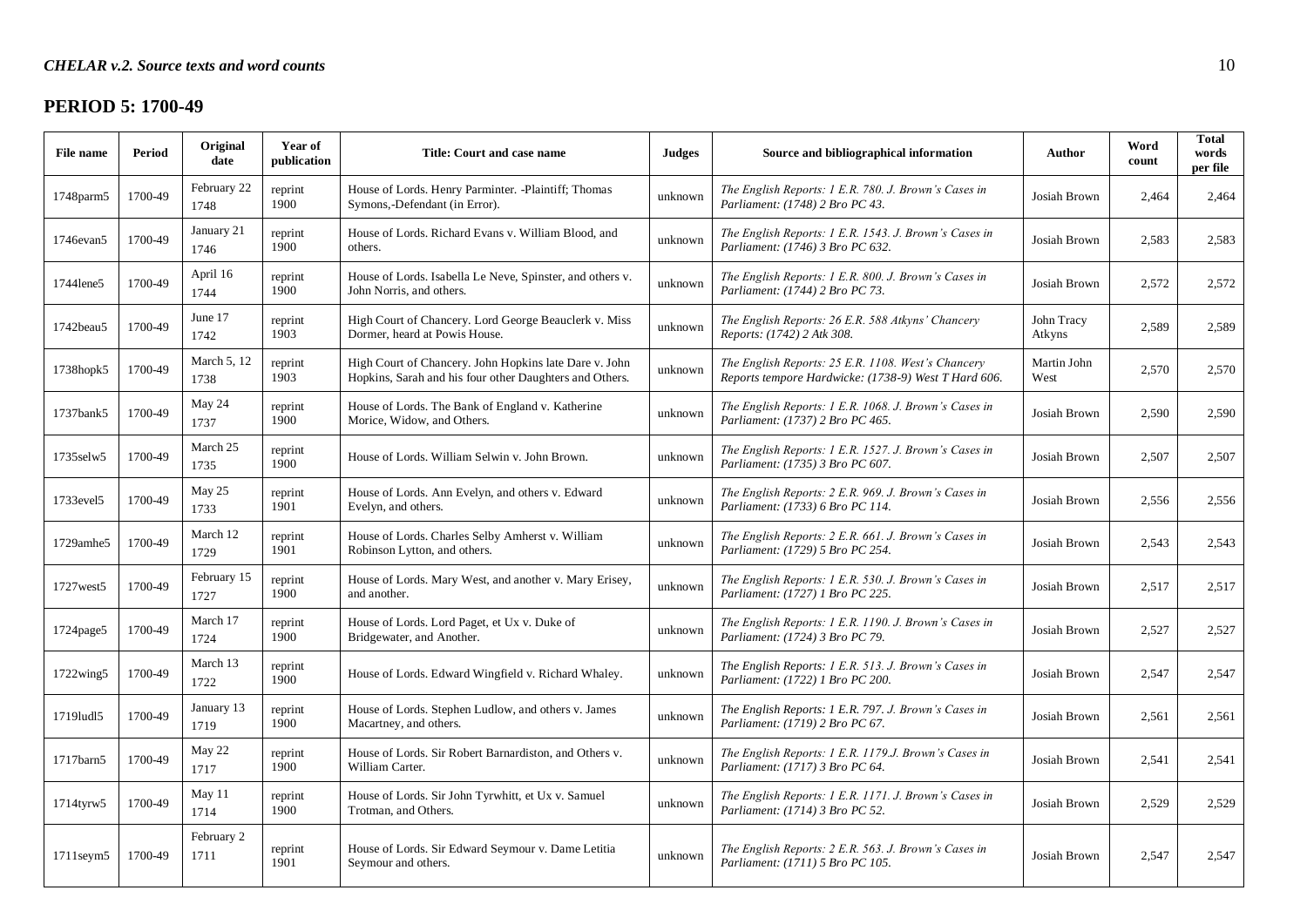| 1708falk5                      | 1700-49 | February 19<br>1708 | reprint<br>1900 | House of Lords. Viscountess Dowager Falkland v. Lytton<br>Lytton, and Another.                                                                                                                                                   | unknown | The English Reports: 1 E.R. 1152. J. Brown's Cases in<br>Parliament: (1708) 3 Bro PC 24.                       | Josiah Brown           | 2,529 | 2,529 |
|--------------------------------|---------|---------------------|-----------------|----------------------------------------------------------------------------------------------------------------------------------------------------------------------------------------------------------------------------------|---------|----------------------------------------------------------------------------------------------------------------|------------------------|-------|-------|
| 1706pill5                      | 1700-49 | 1706                | reprint<br>1900 | House of Lords. Hyacinth Pilley, Gent. v. Hugh Madden,<br>and Katherine his wife.                                                                                                                                                | unknown | The English Reports: 1 E.R. 328. Colles' Cases in<br>Parliament: [1706] Colles 366.                            | Richard<br>Colles      | 2,541 | 2,541 |
| 1703scot5                      | 1700-49 | 1703                | reprint<br>1900 | House of Lords. Edward Scott, Gent., Administrator of<br>Thomas Scott, his Brother, deceased v. Richard Hilton,<br>Executor of John Hilton, Clerk (his Father, deceased),<br>who married Winifred Scott, the Appellant's Sister. | unknown | The English Reports: 1 E.R. 305. Colles' Cases in<br>Parliament: [1703] Colles 318.                            | Richard<br>Colles      | 2,562 | 2,562 |
|                                |         | 1700                | reprint<br>1900 | House of Lords. Sir John Thomas, Bart., and Dame<br>Elizabeth his Wife v. Sir Charles Kemeys, Bart., Thomas,<br>Lord Wharton, Goodwin Wharton, Esq. and others.                                                                  | unknown | The English Reports: 1 E.R. 206. Colles' Cases in<br>Parliament: [1700-1701] Colles 112.                       | Richard<br>Colles      | 1,820 |       |
| 1700thom5                      | 1700-49 | 1700                | reprint<br>1902 | Chancery Division. Barret v. Wells & econt'.                                                                                                                                                                                     | unknown | The English Reports: 24 E.R. 63. Finch's Precedents in<br>Chancery: (1700) Prec Ch 131.                        | <b>Thomas</b><br>Finch | 459   | 2.419 |
|                                |         | February 25<br>1700 | reprint<br>1917 | Ecclesiastical Court at Doctor's Common and in the High<br>Court of Delegates. Kinaston v. Mills.                                                                                                                                | unknown | The English Reports: 162 E.R. 1048. Haggard's<br>Ecclesiastical Reports Appendix: (1700) 2 Hag Ecc App<br>158. | John<br>Haggard        | 140   |       |
| Total words Period 5 (1700-49) |         |                     |                 |                                                                                                                                                                                                                                  |         | 50,794                                                                                                         | 50,794                 |       |       |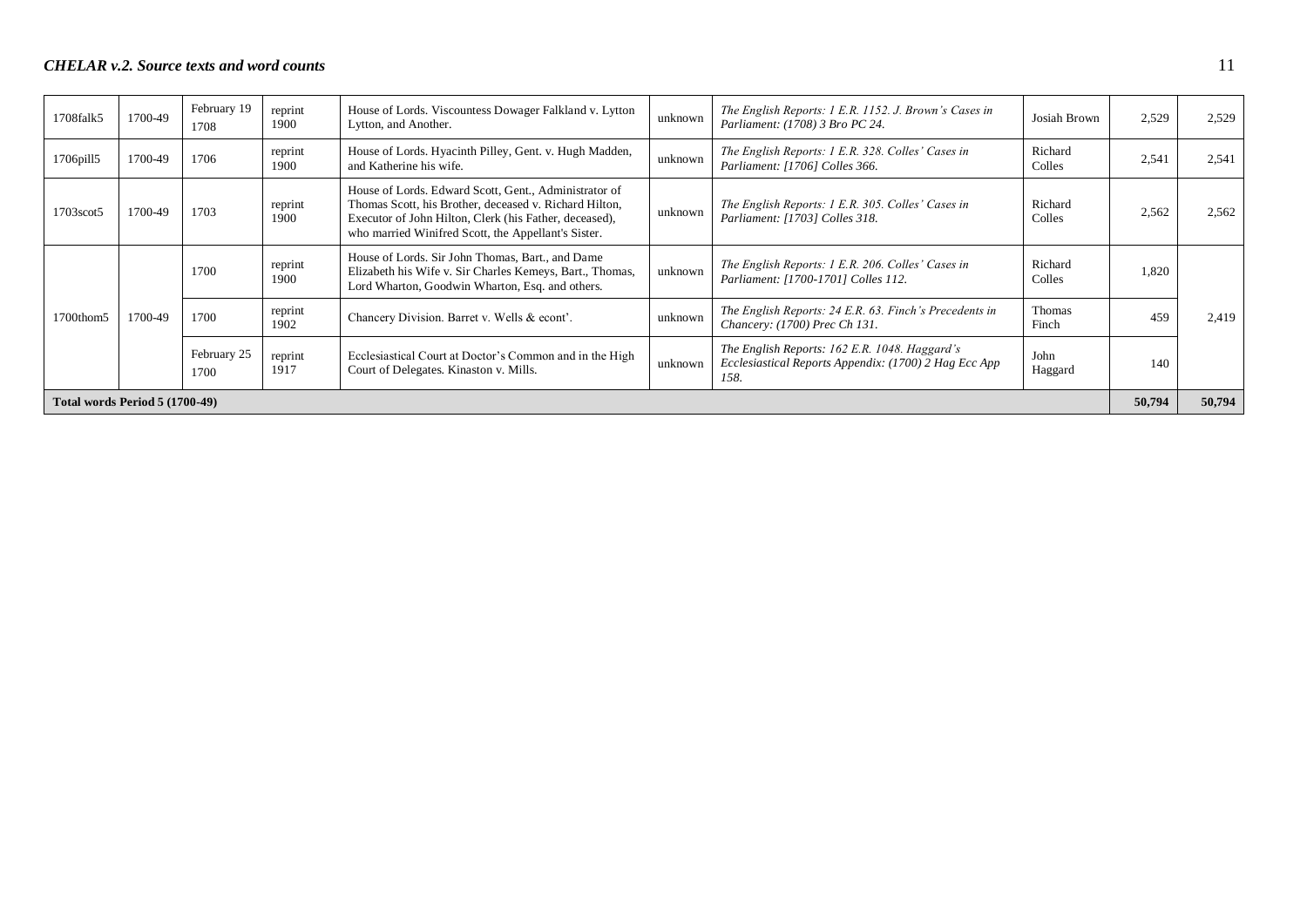# **PERIOD 4: 1650-99**

| File name | <b>Period</b> | Original<br>date   | Year of<br>publication | Title: Court and case name                                                                                                                                                                                                                   | <b>Judges</b> | Source and bibliographical information                                                              | Reporter(s)                   | Word<br>count | <b>Total</b><br>words<br>per file |
|-----------|---------------|--------------------|------------------------|----------------------------------------------------------------------------------------------------------------------------------------------------------------------------------------------------------------------------------------------|---------------|-----------------------------------------------------------------------------------------------------|-------------------------------|---------------|-----------------------------------|
| 1698soci4 | 1650-99       | 1698               | reprint<br>1900        | House of Lords. The Society of The Governor and<br>Assistants, London, of The New Plantation of Ulster in<br>The Kingdom of Ireland v. William Lord Bishop of<br>Derry.                                                                      | unknown       | The English Reports: 1 E.R. 54. Shower's Parliamentary<br>Cases: [1698] Shower PC 78.               | Sir<br>Bartholomew<br>Shower  | 2,419         | 2,419                             |
| 1696luci4 | 1650-99       | January<br>25 1696 | reprint<br>1902        | High Court of Chancery. Lucius Henry Cary Lord<br>Viscount Falkland, Son and Heir of Edw. Cary, an<br>Infant, by his Guardian v. James Bertie and Elizabeth<br>his Wife, Sir William Whitlock, John Grout, and<br>others.                    | unknown       | The English Reports: 23 E.R. 814. Vernon's Chancery<br>Reports: (1696) 2 Vern 333.                  | Thomas<br>Vernon              | 2,590         | 2,590                             |
| 1694henr4 | 1650-99       | 1694               | reprint<br>1900        | House of Lords. Henry, Lord Bishop of London, and<br>Peter Birch, D.D. v. Attorney General Pro Domino<br>Rege & Regina.                                                                                                                      | unknown       | The English Reports: 1 E.R. 112. Shower's<br>Parliamentary Cases: [1694] Shower PC 164.             | Sir<br>Bartholomew<br>Shower  | 2,539         | 2,539                             |
| 1693harc4 | 1650-99       | May 13<br>1693     | reprint<br>1908        | The King's Bench. Harcourt v. Fox.                                                                                                                                                                                                           | unknown       | The English Reports: 89 E.R. 720. Shower's King's<br>Bench Reports: (1693) 1 Show KB 506.           | Sir<br>Bartholomew<br>Shower  | 2,491         | 2,491                             |
|           | 1650-99       | 1687               | reprint<br>1907        | The King's Bench. Stonley and Bracebridges Case.                                                                                                                                                                                             | unknown       | The English Reports: 74 E.R. 5. Leonard's Reports:<br>$(1687)$ 1 Leo 5.                             | William<br>Leonard            | 1,625         |                                   |
| 1687ston4 |               | 1687               | reprint<br>1907        | The King's Bench. Caters Case.                                                                                                                                                                                                               | unknown       | The English Reports: 74 E.R. 8. Leonard's Reports:<br>(1687) 1 Leo 9.                               | William<br>Leonard            | 903           | 2,528                             |
|           |               | June 15<br>1685    | reprint<br>1908        | Courts of King's Bench. Offley v. Best.                                                                                                                                                                                                      | unknown       | The English Reports: 84 E.R. 149. Keble's King's Bench<br>Reports: (1685) 2 Keb 240.                | Joseph Keble                  | 1,982         |                                   |
| 1685off14 | 1650-99       | 1685               | reprint<br>1908        | Courts of King's Bench. Thomas v. Sorrell.                                                                                                                                                                                                   | unknown       | The English Reports: 84 E.R. 152. Keble's King's Bench<br>Reports: (1685) 2 Keb 245.                | Joseph Keble                  | 652           | 2,634                             |
|           |               | January 26<br>1684 | reprint<br>1902        | Court of Chancery. Fitton v. Com' Macclesfield.                                                                                                                                                                                              | unknown       | The English Reports: 23 E.R. 474. Vernon's Chancery<br>Reports: (1684) 1 Vern 287.                  | Thomas<br>Vernon              | 2,199         |                                   |
| 1684fitt4 | 1650-99       | 1684               | reprint<br>1902        | Court of Chancery. Attorney-General v. Vernon,<br>Brown, and Boheme.                                                                                                                                                                         | unknown       | The English Reports: 23 E.R. 468. Vernon's Chancery<br>Reports: (1684) 1 Vern 277.                  | Thomas<br>Vernon              | 349           | 2,548                             |
| 1680domi4 | 1650-99       | 1680               | reprint<br>1902        | Court of Chancery. Dominus Bruce v. Gape.                                                                                                                                                                                                    | unknown       | The English Reports: 21 E.R. 656. Reports in Chancery:<br>(1680-81) 2 Rep Ch 197.                   | unknown                       | 2,657         | 2,657                             |
|           |               | 1678               | reprint<br>1913        | The Court of Exchequer. Edward Charlton & al v. Dr.<br>Scott & Al.                                                                                                                                                                           | unknown       | The English Reports: 145 E.R. 786. Anstruther's<br>Exchequer Reports: (1678) 1 Anst 16.             | Alexander<br>Anstruther       | 1,638         |                                   |
| 1678jame4 | 1650-99       | 1678               | reprint<br>1902        | Court of Chancery. Philip Earl of Pembroke, John<br>Tregonnel, Francis Winnington Esq, Herbert Saladin,<br>Stephen Liddiard, and William Sadler v. Charles Earl<br>of Middlesex, Thomas Hawles, John Wildman,<br>William Ashton, and others. | unknown       | The English Reports: 23 E.R. 190. Finch's Reports,<br>Chancery: (1678) Fin H. 347.                  | Heneage<br>Finch              | 872           | 2,510                             |
| 1677earl4 | 1650-99       | June 15<br>1677    | reprint<br>1908        | The King's Bench. The Earl of Shaftsbury's Case.                                                                                                                                                                                             | unknown       | The English Reports: 86 E.R. 792. Modern Reports:<br>$(1677)$ 1 Mod 144.                            | unknown                       | 2,565         | 2,565                             |
| 1674nurs4 | 1650-99       | July 26<br>1674    | reprint<br>1904        | High Court of Chancery. Nurse v. Yerworth.                                                                                                                                                                                                   | unknown       | The English Reports: 36 E.R. 993. Swanston's Chancery<br>Reports: (1674) 3 Swans 608.               | Clement<br>Tudway<br>Swanston | 2,585         | 2,585                             |
|           |               | January 1<br>1670  | reprint<br>1902        | Court of Chancery. Comes Castle Haven v. Underhill.                                                                                                                                                                                          | unknown       | The English Reports: 21 E.R. 612. Reports in Chancery:<br>(1670) 2 Rep Ch 46.                       | unknown                       | 693           |                                   |
| 1670come4 | 1650-99       | January 1<br>1670  | reprint<br>1902        | Court of Chancery. King's Attorney v. Sir George<br>Sands.                                                                                                                                                                                   | unknown       | The English Reports: 22 E.R. 1106. Freeman's Chancery<br>Reports: (1670) 2 Freem Chy 129.           | Richard<br>Freeman            | 1,134         | 2,340                             |
|           |               | April 18<br>1670   | reprint<br>1902        | High Court of Chancery. Judgment of Death as<br>Pronounced on Earl Ferrers by the Lord High Steward<br>(Lord Henley).                                                                                                                        | unknown       | The English Reports: 28 E.R. 947 Eden's Chancery<br>Reports tempore Northington: (1670) 2 Eden 384. | Robert<br>Henley Eden         | 513           |                                   |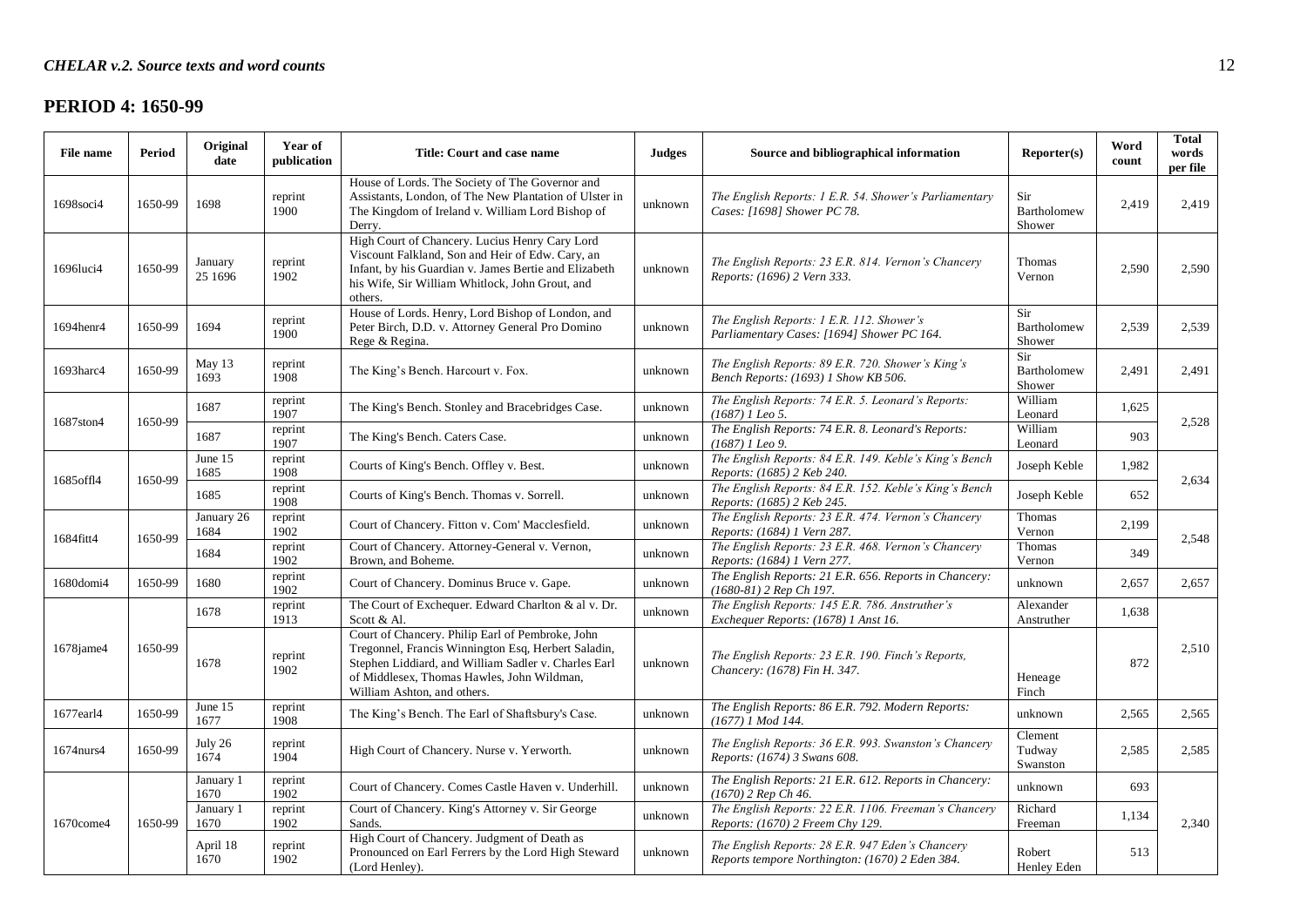| $1666$ bosw $4$                | 1650-99 | 1666 | reprint<br>1912 | Court of Common Pleas. Bosworth v. Forard.                        | unknown | The English Reports: 124 E.R. 520. Sir O Bridgman's<br>Common Pleas Reports: (1666) Bridg O 153. | Orlando<br><b>Bridgman</b> | 2,615  | 2,615  |
|--------------------------------|---------|------|-----------------|-------------------------------------------------------------------|---------|--------------------------------------------------------------------------------------------------|----------------------------|--------|--------|
| 1665lynv4                      | 1650-99 | 1665 | reprint<br>1912 | Court of Common Pleas. Lyn v. Wyn.                                | unknown | The English Reports: 124 E.R. 502. Sir O Bridgman's<br>Common Pleas Reports: (1665) Bridg O 122. | Orlando<br>Bridgman        | 2,515  | 2,515  |
|                                |         | 1664 | reprint<br>1902 | Court of Chancery. Glover v. Portington.                          | unknown | The English Reports: 22 E.R. 690. Cases in Chancery:<br>(1664) 1 Chan. Cas. 51.                  | unknown                    | 1,065  |        |
| 1664glov4                      | 1650-99 | 1664 | reprint<br>1902 | Court of Chancery. Glover v. Partington.                          | unknown | The English Reports: 21 E.R. 799. Nelson's Chancery<br>Reports: (1664) Nels 96.                  | William<br>Nelson          | 801    | 2,542  |
|                                |         | 1664 | reprint<br>1902 | Court of Chancery. Read v. Hambey.                                | unknown | The English Reports: 22 E.R. 686. Cases in Chancery:<br>(1664) 1 Chan. Cas. 44.                  | unknown                    | 676    |        |
| 1662berr4                      | 1650-99 | 1662 | reprint<br>1912 | Court of Common Pleas. Berry v. White.                            | unknown | The English Reports: 124 E.R. 480. Sir O Bridgman's<br>Common Pleas Reports: (1662) Bridg O 82.  | Orlando<br>Bridgman        | 2,502  | 2,502  |
| 1659holl4                      | 1650-99 | 1659 | reprint<br>1912 | The Common Pleas. Holland and Others v. Jackson<br>and Others.    | unknown | The English Reports: 123 E.R. 1206. Sir J Bridgman's<br>Common Pleas Reports: (1659) Bridg J 69. | John<br>Bridgman           | 2,496  | 2,496  |
| 1657godf4                      | 1650-99 | 1657 | reprint<br>1912 | Court of Common Pleas. Godfrey Wade alias Mack-<br>Williams Case. | unknown | The English Reports: 124 E.R. 35. Winch's Common<br>Pleas Reports: (1657) Winch 41.              | Humphry<br>Winch           | 2,558  | 2,558  |
| 1653bone4                      | 1650-99 | 1653 | reprint<br>1907 | The King's Bench. Bonefant v. Sir Ric. Greinfield.                | unknown | The English Reports: 78 E.R. 47. Godbolt's King's Bench<br>Reports: (1653) Godb 77.              | John Godbolt               | 1,444  | 2,475  |
|                                |         | 1653 | reprint<br>1907 | The King's Bench. Taylor v. Rebera.                               | unknown | The English Reports: 78 E.R. 46. Godbolt's King's Bench<br>Reports: (1653) Godb 74.              | John Godbolt               | 1,031  |        |
|                                | 1650-99 | 1651 | reprint<br>1907 | King's Bench Division. Conditions.                                | unknown | The English Reports: 73 E.R. 864. Brooke's New Cases<br>King's Bench: (1651) Brooke 40           | Robert<br><b>Brooke</b>    | 1,428  |        |
| 1651cond4                      |         | 1651 | reprint<br>1907 | King's Bench Division. Commission.                                | unknown | The English Reports: 73 E.R. 863. Brooke's New Cases<br>King's Bench: (1651) Brooke 36.          | Robert<br><b>Brooke</b>    | 1,116  | 2,544  |
| Total words Period 4 (1650-99) |         |      |                 |                                                                   |         |                                                                                                  |                            | 50,653 | 50,653 |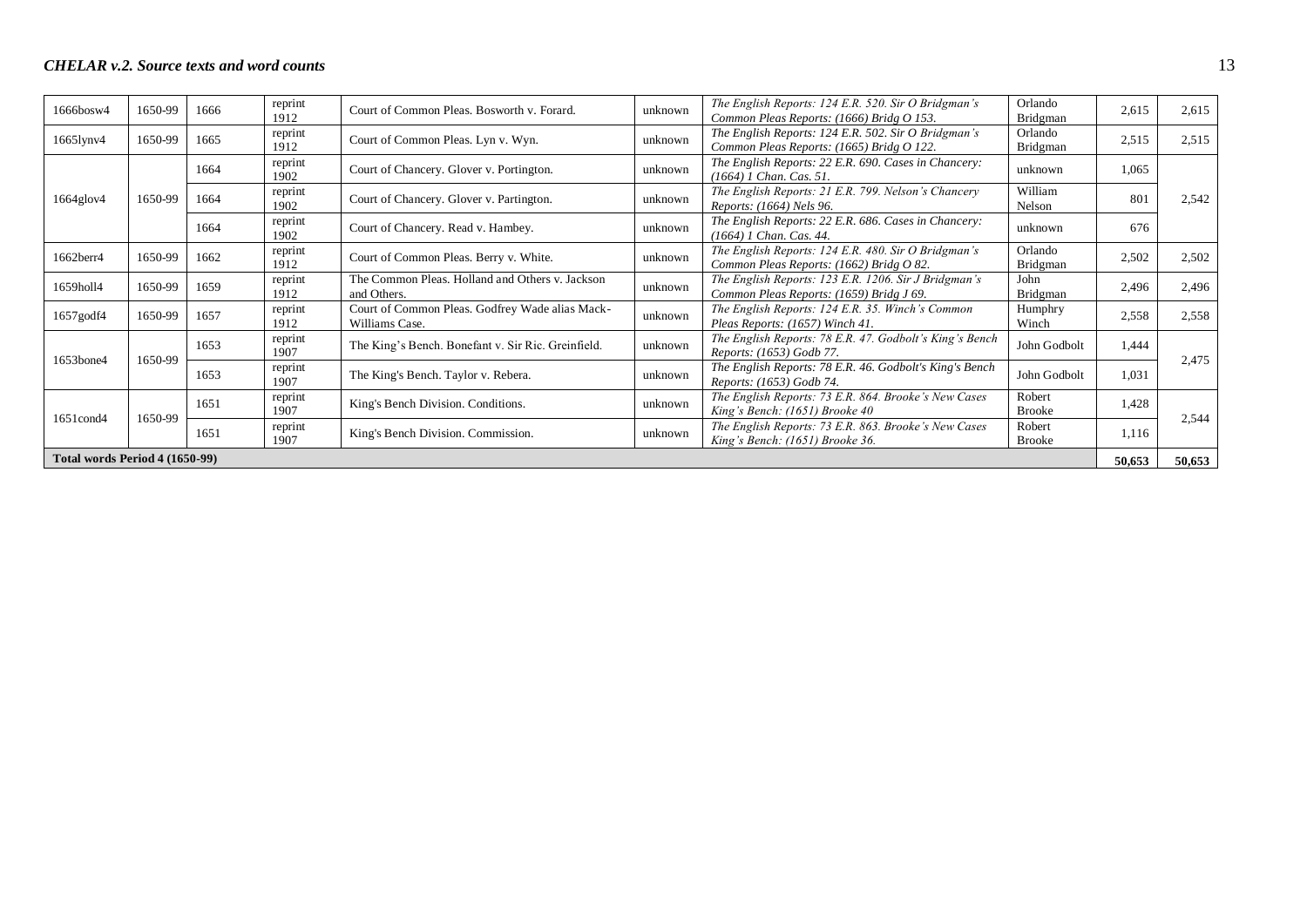### **PERIOD 3: 1600-49**

| <b>File name</b> | <b>Period</b> | Original<br>date | Year of<br>publication | Title: Court and case name                                            | <b>Judges</b> | Source and bibliographical information                                                      | Reporter               | Word count | <b>Total</b><br>words<br>per file |
|------------------|---------------|------------------|------------------------|-----------------------------------------------------------------------|---------------|---------------------------------------------------------------------------------------------|------------------------|------------|-----------------------------------|
|                  |               | 1649             | reprint<br>1902        | Court of Chancery. Underwood v.<br>Swain.                             | unknown       | The English Reports: 21 E.R. 537. Reports in Chancery:<br>$(1649)$ 1 Rep Ch 161.            | unknown                | 308        |                                   |
|                  |               | 1649             | reprint<br>1902        | Court of Chancery. Smith v. Atterby.                                  | unknown       | The English Reports: 21 E.R. 739. Reports in Chancery:<br>(1648) 3 Rep Ch 51.               | unknown                | 164        |                                   |
|                  |               | 1649             | reprint<br>1902        | Court of Chancery. Morton v. Kinman<br>& Poplewell.                   | unknown       | The English Reports: 21 E.R. 785. Nelson's Chancery<br>Reports: (1649) Nels 45.             | William Nelson         | 170        |                                   |
|                  |               | 1649             | reprint<br>1902        | Court of Chancery. Hunt v. Carew and<br>his son.                      | unknown       | The English Reports: 21 E.R. 786. Nelson's Chancery<br>Reports: (1649) Nels 46.             | William Nelson         | 515        |                                   |
| 1649unde3        | 1600-49       | 1649             | reprint<br>1902        | Court of Chancery. Merrick & Ux. v.<br>Harvey Mil.                    | unknown       | The English Reports: 21 E.R. 786. Nelson's Chancery<br>Reports: (1649) Nels 48.             | William Nelson         | 114        | 2,505                             |
|                  |               | 1649             | reprint<br>1902        | Court of Chancery. Matthews v.<br>Thomas & Al.                        | unknown       | The English Reports: 21 E.R. 788. Nelson's Chancery<br>Reports: (1649) Nels 56.             | William Nelson         | 74         |                                   |
|                  |               | 1649             | reprint<br>1902        | Court of Chancery. Copleston v.<br>Boxwill.                           | unknown       | The English Reports: 22 E.R. 664. Chancery Cases: (1649-<br>1779) 1 Chan Cas 1.             | unknown                | 314        |                                   |
|                  |               | 1649             | reprint<br>1902        | Court of Chancery. Atterbury v.<br>Hawkins, &c.                       | unknown       | The English Reports: 22 E.R. 927. Chancery Cases: (1649-<br>1779) 2 Chan Cas 242.           | unknown                | 578        |                                   |
|                  |               | 1649             | reprint<br>1902        | Court of Chancery. Alderman<br>Backwel's Case.                        | unknown       | The English Reports: 22 E.R. 886. Chancery Cases: (1649-<br>1779) 2 Chan Cas 143.           | unknown                | 268        |                                   |
|                  |               | 1648             | reprint<br>1902        | High Court of Admiralty. Harbyn v.<br>Berry.                          | unknown       | The English Reports: 22 E.R. 551. Burrell's Admiralty<br>Cases: (1648) Burrell 235 167.     | William Burrel         | 408        |                                   |
| 1648harb3        | 1600-49       | 1648             | reprint<br>1902        | Chancery Division. Smith v. Alterly                                   | unknown       | The English Reports: 22 E.R. 1111. Freeman's Chancery<br>Reports: (1648-49) 2 Freem Ch 136. | <b>Richard Freeman</b> | 132        | 1,277                             |
|                  |               | 1648             | reprint<br>1902        | Court of Chancery. Bagg v. Forster.                                   | unknown       | The English Reports: 21 E.R. 725. Reports in Chancery:<br>(1645-46) 1 Rep Ch 158.           | unknown                | 737        |                                   |
|                  |               | 1641             | reprint<br>1902        | Chancery Division. Hughs and others v.<br>Collis.                     | unknown       | The English Reports: 22 E.R. 751. Cases in Chancery:<br>(1641) 1 Chan Cas 179.              | unknown                | 247        |                                   |
|                  |               | 1641             | reprint<br>1902        | Court of Chancery. St. Nicholas v.<br>Harris.                         | unknown       | The English Reports: 21 E.R. 534. Reports in Chancery:<br>(1641-42) 1 Rep Ch 149.           | unknown                | 120        |                                   |
|                  |               | 1641             | reprint<br>1902        | Court of Chancery. Swain v. Wall.                                     | unknown       | The English Reports: 21 E.R. 534. Reports in Chancery:<br>(1641-42) 1 Rep Ch 149.           | unknown                | 707        |                                   |
|                  |               | 1641             | reprint<br>1902        | Court of Chancery. Perryman v.<br>Dinham.                             | unknown       | The English Reports: 21 E.R. 535. Reports in Chancery:<br>$(1641-42)$ 1 Rep Ch 152.         | unknown                | 203        |                                   |
| 1641hugh3        | 1600-49       | 1641             | reprint<br>1902        | Court of Chancery. Smith v. Hopton.                                   | unknown       | The English Reports: 21 E.R. 535. Reports in Chancery:<br>(1641-42) 1 Rep Ch 153.           | unknown                | 508        | 2,527                             |
|                  |               | 1641             | reprint<br>1902        | Court of Chancery. Maggeridge v.<br>Grey.                             | unknown       | The English Reports: 21 E.R. 785. Nelson's Chancery<br>Reports: (1641-42) Nels 42.          | William Nelson         | 111        |                                   |
|                  |               | 1641             | reprint<br>1902        | Court of Chancery. Martin & Ux. v.<br>Brockett.                       | unknown       | The English Reports: 21 E.R. 785. Nelson's Chancery<br>Reports: (1641-42) Nels 43.          | William Nelson         | 69         |                                   |
|                  |               | 1641             | reprint<br>1902        | Court of Chancery. Earl of Suffolk v.<br>Sir Richard Greenvill & Ux'. | unknown       | The English Reports: 21 E.R. 738. Reports in Chancery:<br>$(1641)$ 3 Rep Ch 89.             | unknown                | 562        |                                   |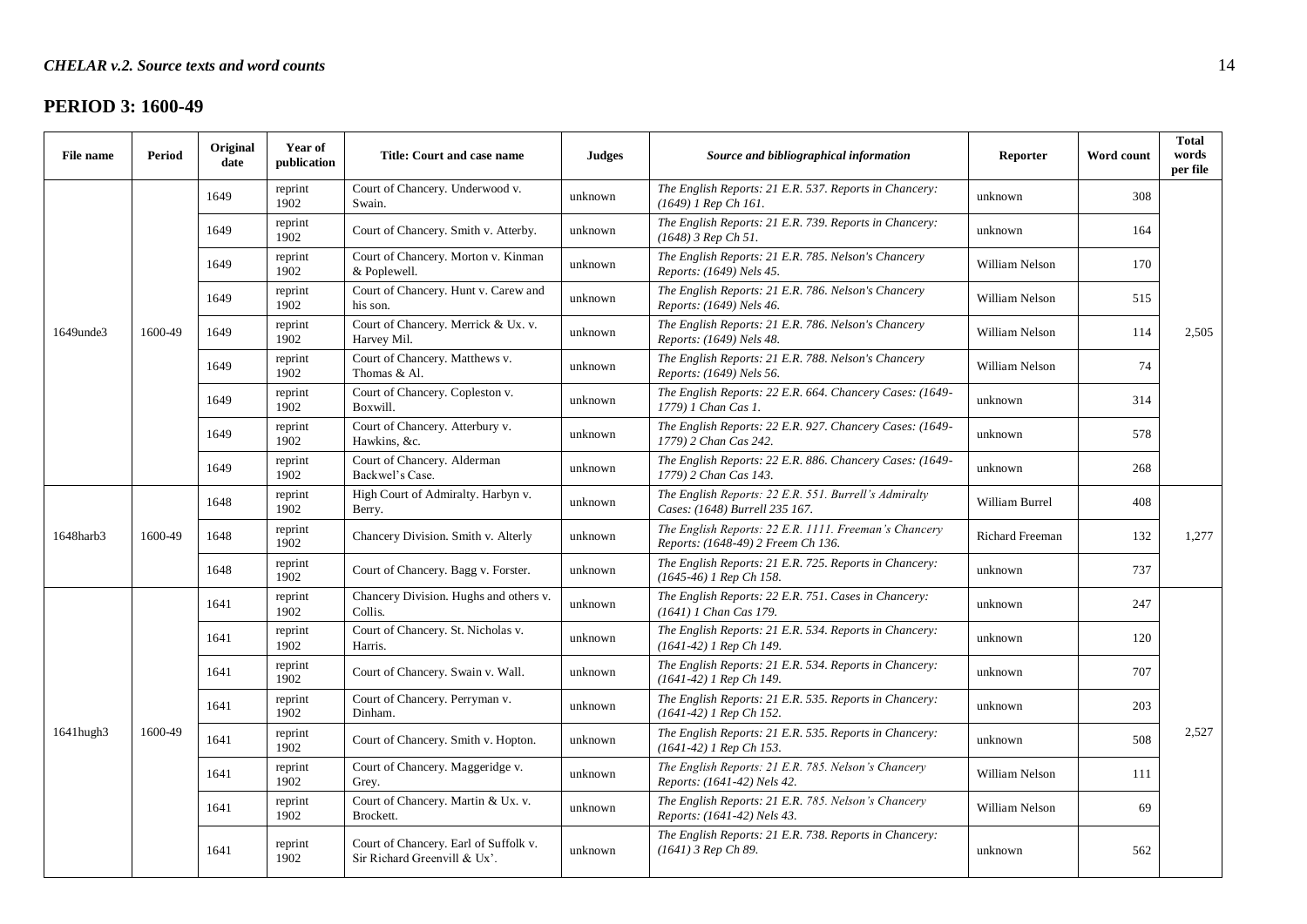|           |         | 1639 | reprint<br>1902 | High Court of Chancery. Bargain.                      | unknown | The English Reports: 21 E.R. 110. Tothill's Transactions in<br>Chancery: (1639-40) Toth 17.                  | William Tothill                 | 52  |       |
|-----------|---------|------|-----------------|-------------------------------------------------------|---------|--------------------------------------------------------------------------------------------------------------|---------------------------------|-----|-------|
|           |         | 1639 | reprint<br>1902 | High Court of Chancery. Evidence.                     | unknown | The English Reports: 21 E.R. 132. Tothill's Transactions in<br>Chancery: (1639) Toth 90.                     | William Tothill                 | 31  |       |
|           |         | 1639 | reprint<br>1902 | High Court of Chancery. Inventory.                    | unknown | The English Reports: 21 E.R. 141. Tothill's Transactions in<br>Chancery: (1639) Toth 118.                    | William Tothill                 | 31  |       |
|           |         | 1639 | reprint<br>1902 | Court of Chancery. Harrison v. Lucas.                 | unknown | The English Reports: 21 E.R. 527. Reports in Chancery:<br>(1639-40) 1 Rep Ch 125.                            | unknown                         | 38  |       |
|           |         | 1639 | reprint<br>1902 | Court of Chancery. Gorge v. Chansey.                  | unknown | The English Reports: 21 E.R. 527. Reports in Chancery:<br>(1639-40) 1 Rep Ch 125.                            | unknown                         | 533 |       |
| 1639barg3 | 1600-49 | 1639 | reprint<br>1902 | Court of Chancery. Isham v. Cole.                     | unknown | The English Reports: 21 E.R. 527. Reports in Chancery:<br>(1639-40) 1 Rep Ch 127.                            | unknown                         | 292 | 2,406 |
|           |         | 1639 | reprint<br>1902 | Court of Chancery. Wyard v. Worse.                    | unknown | The English Reports: 21 E.R. 528. Reports in Chancery:<br>(1639-40) 1 Rep Ch 129.                            | unknown                         | 315 |       |
|           |         | 1639 | reprint<br>1902 | Court of Chancery. Naylor v. Baldwin.                 | unknown | The English Reports: 21 E.R. 528. Reports in Chancery:<br>(1639-40) 1 Rep Ch 130.                            | unknown                         | 579 |       |
|           |         | 1639 | reprint<br>1902 | Court of Chancery. Vintner v. Pix.                    | unknown | The English Reports: 21 E.R. 529. Reports in Chancery:<br>(1639-40) 1 Rep Ch 133.                            | unknown                         | 367 |       |
|           |         | 1639 | reprint<br>1902 | Court of Chancery. Magdalen College<br>Oxon v. Crook. | unknown | The English Reports: 21 E.R. 529. Reports in Chancery:<br>(1639-40) 1 Rep Ch 134.                            | unknown                         | 168 |       |
|           |         | 1638 | reprint<br>1902 | Court of Chancery. Tanfield v.<br>Davenport.          | unknown | The English Reports: 47 E.R. 1151. Cooper's Chancery<br>Reports tempore Cottenham: (1638) 2 Coop T Cott 244. | <b>Charles Purton</b><br>Cooper | 640 |       |
|           |         | 1638 | reprint<br>1902 | Court of Chancery. Marston v. Marston.                | unknown | The English Reports: 21 E.R. 526. Reports in Chancery:<br>(1638-39) 1 Rep Ch 123.                            | unknown                         | 134 |       |
| 1638tanf3 | 1600-49 | 1638 | reprint<br>1902 | Court of Chancery. Maundy v. Maundy.                  | unknown | The English Reports: 21 E.R. 526. Reports in Chancery:<br>(1638-39) 1 Rep Ch 123.                            | unknown                         | 237 | 1,299 |
|           |         | 1638 | reprint<br>1902 | Court of Chancery. Wentworth Mil. v.<br>Young Mil.    | unknown | The English Reports: 21 E.R. 783. Nelson's Chancery<br>Reports: (1638-39) Nels 36.                           | William Nelson                  | 149 |       |
|           |         | 1638 | reprint<br>1902 | Court of Chancery. Sherbourn v.<br>Houghton.          | unknown | The English Reports: 21 E.R. 783. Nelson's Chancery<br>Reports: (1638-39) Nels 37.                           | William Nelson                  | 139 |       |
|           |         | 1637 | reprint<br>1902 | Court of Chancery. Lockton v. Lockton.                | unknown | The English Reports: 22 E.R. 751. Cases in Chancery:<br>(1637) 1 Chan Cas 179.                               | unknown                         | 376 |       |
|           |         | 1637 | reprint<br>1902 | High Court of Chancery. Lewis v.<br>Owen.             | unknown | The English Reports: 21 E.R. 168. Dicken's Chancery<br>Reports: (1637) Dick 6.                               | John Dickens                    | 76  |       |
|           |         | 1637 | reprint<br>1902 | Court of Chancery. Ireland v. Pain.                   | unknown | The English Reports: 21 E.R. 522. Reports in Chancery: 1<br>Rep Ch 111.                                      | unknown                         | 293 |       |
|           |         | 1637 | reprint<br>1902 | Court of Chancery. Robsart v. Turton.                 | unknown | The English Reports: 21 E.R. 523. Reports in Chancery:<br>(1637-38) 1 Rep Ch 112.                            | unknown                         | 457 |       |
|           |         | 1637 | reprint<br>1902 | Court of Chancery. Wroughton v.<br>Hubbart.           | unknown | The English Reports: 21 E.R. 523. Reports in Chancery:<br>(1637-38) 1 Rep Ch 114.                            | unknown                         | 437 |       |
| 1637lock3 | 1600-49 | 1637 | reprint<br>1902 | Court of Chancery. Fermier v. Maund.                  | unknown | The English Reports: 21 E.R. 524. Reports in Chancery:<br>(1637-38) 1 Rep Ch 116.                            | unknown                         | 45  | 2,597 |
|           |         | 1637 | reprint<br>1902 | Court of Chancery. Domina Hatton v.<br>Jay.           | unknown | The English Reports: 21 E.R. 524. Reports in Chancery:<br>(1637-38) 1 Rep Ch 117.                            | unknown                         | 203 |       |
|           |         | 1637 | reprint<br>1902 | Court of Chancery. Palmer v. Keynell.                 | unknown | The English Reports: 21 E.R. 524. Reports in Chancery:<br>(1637-38) 1 Rep Ch 118.                            | unknown                         | 321 |       |
|           |         | 1637 | reprint<br>1902 | Court of Chancery. Mills v. Mills.                    | unknown | The English Reports: 21 E.R. 525. Reports in Chancery:<br>(1637-38) 1 Rep Ch 119.                            | unknown                         | 246 |       |
|           |         | 1637 | reprint<br>1902 | Court of Chancery. Morgan v.<br>Seymour.              | unknown | The English Reports: 21 E.R. 525. Reports in Chancery:<br>$(1637-38)$ 1 Rep Ch 120.                          | unknown                         | 143 |       |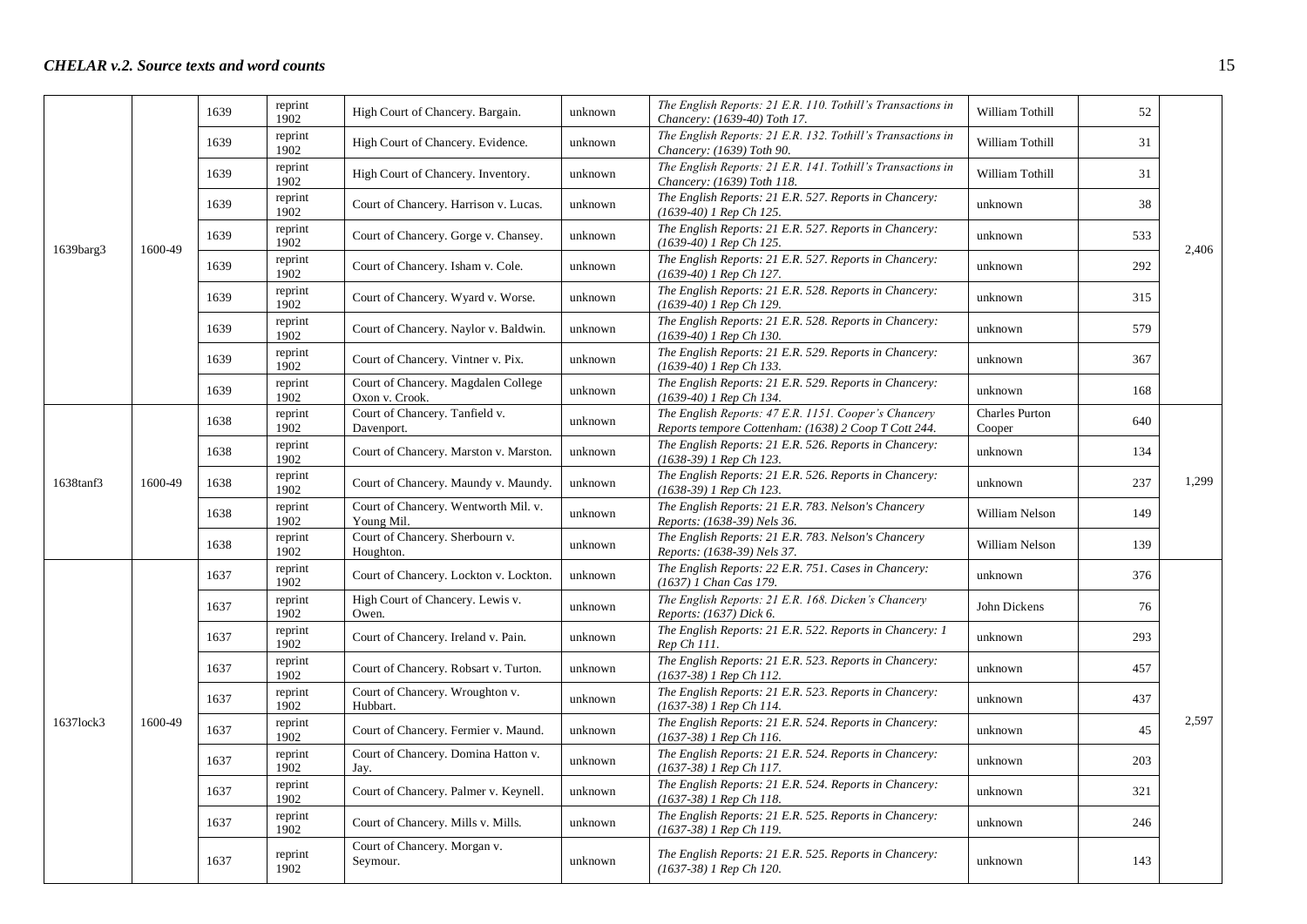|           |         | 1636 | reprint<br>1902 | Court of Chancery. Popham v.<br>Lancaster.                  | unknown | The English Reports: 21 E.R. 518. Reports in Chancery:<br>(1636-37) 1 Rep Ch 96.      | unknown        | 166   |       |
|-----------|---------|------|-----------------|-------------------------------------------------------------|---------|---------------------------------------------------------------------------------------|----------------|-------|-------|
|           |         | 1636 | reprint<br>1902 | Court of Chancery. Porter v. Emery.                         | unknown | The English Reports: 21 E.R. 518. Reports in Chancery:<br>(1636-37) 1 Rep Ch 97.      | unknown        | 392   |       |
|           |         | 1636 | reprint<br>1902 | Court of Chancery. Baldwin v. Procter,<br>&c.               | unknown | The English Reports: 21 E.R. 520. Reports in Chancery:<br>(1636-37) 1 Rep Ch 102.     | unknown        | 539   |       |
|           |         | 1636 | reprint<br>1902 | Court of Chancery. Hales v. Hales.                          | unknown | The English Reports: 21 E.R. 520. Reports in Chancery:<br>$(1636-37)$ 1 Rep Ch 105.   | unknown        | 238   |       |
|           |         | 1636 | reprint<br>1902 | Court of Chancery. Dennis v. Nourse.                        | unknown | The English Reports: 21 E.R. 521. Reports in Chancery:<br>(1636-37) 1 Rep Ch 106.     | unknown        | 82    |       |
|           |         | 1636 | reprint<br>1902 | Court of Chancery. Cole v. Peyson.                          | unknown | The English Reports: 21 E.R. 520. Reports in Chancery:<br>$(1636-37)$ 1 Rep Ch 106.   | unknown        | 112   |       |
| 1636poph3 | 1600-49 | 1636 | reprint<br>1902 | Court of Chancery. Tryon v. Mitchel.                        | unknown | The English Reports: 21 E.R. 521. Reports in Chancery:<br>$(1636-37)$ 1 Rep Ch 107.   | unknown        | 139   | 2,642 |
|           |         | 1636 | reprint<br>1902 | Court of Chancery. Smith v. Smith.                          | unknown | The English Reports: 21 E.R. 521. Reports in Chancery:<br>(1636-37) 1 Rep Ch 108.     | unknown        | 12    |       |
|           |         | 1636 | reprint<br>1902 | Court of Chancery. Hayn v. Nelson.                          | unknown | The English Reports: 21 E.R. 521. Reports in Chancery:<br>(1636-37) 1 Rep Ch 108.     | unknown        | 40    |       |
|           |         | 1636 | reprint<br>1902 | Court of Chancery. Southcot v.<br>Southcot.                 | unknown | The English Reports: 21 E.R. 521. Reports in Chancery:<br>$(1636-37)$ 1 Rep Ch 108.   | unknown        | 364   |       |
|           |         | 1636 | reprint<br>1902 | Court of Chancery. Lake v. Philips &<br>Lake.               | unknown | The English Reports: 21 E.R. 522. Reports in Chancery:<br>(1636-37) 1 Rep Ch 110.     | unknown        | 85    |       |
|           |         | 1636 | reprint<br>1902 | Court of Chancery. Bracken v. Bentley.                      | unknown | The English Reports: 21 E.R. 522. Reports in Chancery:<br>(1636-37) 1 Rep Ch 110.     | unknown        | 111   |       |
|           |         | 1636 | reprint<br>1902 | Court of Chancery. Newell & Ux v.<br>Ward & Brightmore.     | unknown | The English Reports: 21 E.R. 784. Nelson's Chancery<br>Reports: (1636-37) Nels 38.    | William Nelson | 362   |       |
| 1635char3 | 1600-49 | 1635 | reprint<br>1902 | Court of Chancery. Sir Charles Orby &<br>Al' v. Lord Mohun. | unknown | The English Reports: 21 E.R. 741. Reports in Chancery:<br>$(1635-1710)$ 3 Rep Ch 102. | unknown        | 2,639 | 2,639 |
|           |         | 1634 | reprint<br>1902 | Court of Chancery. Marsh v. Kirby.                          | unknown | The English Reports: 21 E.R. 512. Reports in Chancery:<br>(1634-35) 1 Rep Ch 75.      | unknown        | 236   |       |
|           |         | 1634 | reprint<br>1902 | Court of Chancery. Lake v. Lake.                            | unknown | The English Reports: 21 E.R. 512. Reports in Chancery:<br>(1634-35) 1 Rep Ch 77.      | unknown        | 26    |       |
|           |         | 1634 | reprint<br>1902 | Court of Chancery. Coles v. Emerson.                        | unknown | The English Reports: 21 E.R. 512. Reports in Chancery:<br>(1634-35) 1 Rep Ch 78.      | unknown        | 72    |       |
|           |         | 1634 | reprint<br>1902 | Court of Chancery. Carpenter v.<br>Tucker.                  | unknown | The English Reports: 21 E.R. 512. Reports in Chancery:<br>$(1634-35)$ 1 Rep Ch 78.    | unknown        | 150   |       |
|           |         | 1634 | reprint<br>1902 | Court of Chancery. Domina Savil v.<br>Savil.                | unknown | The English Reports: 21 E.R. 512. Reports in Chancery:<br>(1634-35) 1 Rep Ch 79.      | unknown        | 235   |       |
|           |         | 1634 | reprint<br>1902 | Court of Chancery. Revet v. Rowe.                           | unknown | The English Reports: 21 E.R. 513. Reports in Chancery:<br>(1634-35) 1 Rep Ch 80.      | unknown        | 875   |       |
| 1634mars3 | 1600-49 | 1634 | reprint<br>1902 | Court of Chancery. Nott v. Smithies.                        | unknown | The English Reports: 21 E.R. 514. Reports in Chancery:<br>(1634-35) 1 Rep Ch 84.      | unknown        | 146   | 2,652 |
|           |         | 1634 | reprint<br>1902 | Court of Chancery. Scott v. Wray.                           | unknown | The English Reports: 21 E.R. 514. Reports in Chancery:<br>(1634-35) 1 Rep Ch 84.      | unknown        | 353   |       |
|           |         | 1634 | reprint<br>1902 | Court of Chancery. Byat v. Pickering.                       | unknown | The English Reports: 21 E.R. 515. Reports in Chancery:<br>$(1634-35)$ 1 Rep Ch 86.    | unknown        | 26    |       |
|           |         | 1634 | reprint<br>1902 | Court of Chancery. Bates v.<br>Micklethawit.                | unknown | The English Reports: 21 E.R. 515. Reports in Chancery:<br>(1634-35) 1 Rep Ch 86.      | unknown        | 97    |       |
|           |         | 1634 | reprint<br>1902 | Court of Chancery. Arundel v.<br>Trevillian.                | unknown | The English Reports: 21 E.R. 515. Reports in Chancery:<br>$(1634-35)$ 1 Rep Ch 87.    | unknown        | 120   |       |
|           |         | 1634 | reprint<br>1902 | Court of Chancery. Geofrey v. Thorn.                        | unknown | The English Reports: 21 E.R. 515. Reports in Chancery:<br>(1634-35) 1 Rep Ch 88.      | unknown        | 59    |       |
|           |         | 1634 | reprint<br>1902 | Court of Chancery. Blackwel v.<br>Redman.                   | unknown | The English Reports: 21 E.R. 515. Reports in Chancery:<br>$(1634-35)$ 1 Rep Ch 87.    | unknown        | 257   |       |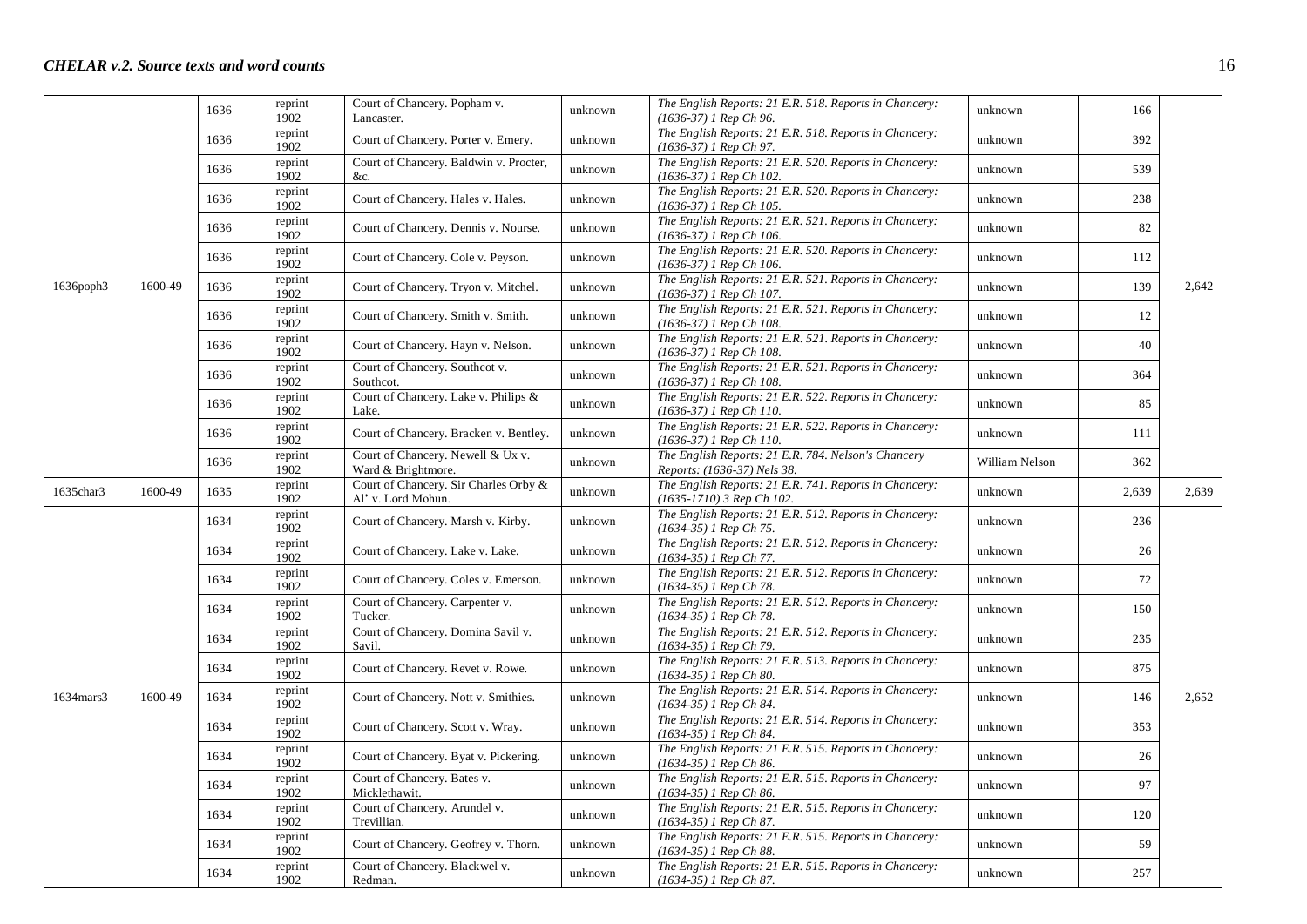|              |         | 1631                | reprint<br>1902 | Court of Chancery: Inter Theophilum Com'<br>Suffolk v. Ri. Greenvill Mil' & Baronettum &<br>Mar' ux' eius.                                                          | unknown | The English Reports: 22 E.R. 1119. Freeman's Chancery<br>Reports: (1631) 2 Freem Chy 146. | <b>Richard Freeman</b> | 1,036 |       |
|--------------|---------|---------------------|-----------------|---------------------------------------------------------------------------------------------------------------------------------------------------------------------|---------|-------------------------------------------------------------------------------------------|------------------------|-------|-------|
|              |         | 1631                | reprint<br>1902 | Court of Chancery. Arnold v. Barrington.                                                                                                                            | unknown | The English Reports: 21 E.R. 167. Dicken's Chancery<br>Reports: (1631) Dick. 5.           | John Dickens           | 302   |       |
|              |         | 1631                | reprint<br>1902 | Court of Chancery. Snelling v. Flatman.                                                                                                                             | unknown | The English Reports: 21 E.R. 168. Dicken's Chancery<br>Reports: (1631) Dick. 6.           | John Dickens           | 127   |       |
| 1631theo3    | 1600-49 | 1631                | reprint<br>1902 | Court of Chancery. Floyer v. Strachley.                                                                                                                             | unknown | The English Reports: 21 E.R. 777. Nelson's Chancery<br>Reports: (1631-32) Nels 13.        | William Nelson         | 228   | 2,723 |
|              |         | 1631                | reprint<br>1902 | Court of Chancery. Spyer v. Spyer.                                                                                                                                  | unknown | The English Reports: 21 E.R. 777. Nelson's Chancery<br>Reports: (1631-32) Nels 14.        | William Nelson         | 100   |       |
|              |         | 1631                | reprint<br>1902 | Court of Chancery. Lord Keeper, Justice Hutton,<br>Justice Whitlock: Inter Theophilum Dom.<br>Suffolk, & Richardum Greenvill Mil. & Bar, &<br>Mariam Ux. Ejus, Def. | unknown | The English Reports: 21 E.R. 778. Nelson's Chancery<br>Reports: (1631) Nels 15.           | William Nelson         | 572   |       |
|              |         | 1631                | reprint<br>1902 | Court of Chancery. Levington v. Woton.                                                                                                                              | unknown | The English Reports: 21 E.R. 505. Reports in Chancery:<br>$(1631-32)$ 1 Rep Ch 52.        | unknown                | 358   |       |
|              |         | 1629                | reprint<br>1902 | Court of Chancery. Lucas v. Joseph Pennington,<br>William Pennington, Wright and Noble.                                                                             | unknown | The English Reports: 21 E.R. 776. Nelson's Chancery<br>Reports: (1629-30) Nels 7.         | William Nelson         | 360   |       |
|              |         | 1629                | reprint<br>1902 | Court of Chancery. Moyle v. Dom. Roberts.                                                                                                                           | unknown | The English Reports: 21 E.R. 776. Nelson's Chancery<br>Reports: (1629-30) Nels 9.         | William Nelson         | 151   |       |
|              |         | 1629                | reprint<br>1902 | Court of Chancery. Midleton v. Jackson.                                                                                                                             | unknown | The English Reports: 21 E.R. 499. Reports in Chancery:<br>$(1629-30)$ 1 Rep Ch 33.        | unknown                | 216   |       |
|              | 1600-49 | 1629                | reprint<br>1902 | Court of Chancery. Peter v. Rich.                                                                                                                                   | unknown | The English Reports: 21 E.R. 499. Reports in Chancery:<br>(1629-30) 1 Rep Ch 34.          | unknown                | 223   |       |
| $1629$ luca3 |         | 1629                | reprint<br>1902 | Court of Chancery. Huddlestone v. Lamplugh.                                                                                                                         | unknown | The English Reports: 21 E.R. 500. Reports in Chancery:<br>(1629-30, 1631-32) 1 Rep Ch 36. | unknown                | 403   | 2.437 |
|              |         | 1629                | reprint<br>1902 | Court of Chancery. Moor v. Row.                                                                                                                                     | unknown | The English Reports: 21 E.R. 501. Reports in Chancery:<br>(1629-30) 1 Rep Ch 38.          | unknown                | 56    |       |
|              |         | 1629                | reprint<br>1902 | Court of Chancery. Tuphorne v. Gilbie.                                                                                                                              | unknown | The English Reports: 21 E.R. 501. Reports in Chancery:<br>(1629-30) 1 Rep Ch 39.          | unknown                | 373   |       |
|              |         | 1629                | reprint<br>1902 | Court of Chancery. Winchcomb v. Hall.                                                                                                                               | unknown | The English Reports: 21 E.R. 501. Reports in Chancery:<br>$(1629-30)$ 1 Rep Ch 40.        | unknown                | 69    |       |
|              |         | 1629                | reprint<br>1902 | Court of Chancery. Morgan v. Clark.                                                                                                                                 | unknown | The English Reports: 21 E.R. 501. Reports in Chancery:<br>(1629-30) 1 Rep Ch 41.          | unknown                | 209   |       |
|              |         | 1629                | reprint<br>1902 | Court of Chancery. Barker v. Zouch.                                                                                                                                 | unknown | The English Reports: 21 E.R. 502. Reports in Chancery:<br>$(1629-30)$ 1 Rep Ch 42.        | unknown                | 377   |       |
|              |         | January<br>29 1628  | reprint<br>1902 | Court of Chancery. Brown v. Thetford.                                                                                                                               | unknown | The English Reports: 21 E.R. 497. Reports in Chancery:<br>(1628-29) 1 Rep Ch 27.          | unknown                | 53    |       |
|              |         | January<br>29 1628  | reprint<br>1902 | Court of Chancery. Cornwallis, Viscount v.<br>Savage & Cornwallis.                                                                                                  | unknown | The English Reports: 21 E.R. 491. Reports in Chancery:<br>(1628-29) 1 Rep Ch 6.           | unknown                | 627   |       |
|              |         | January<br>29 1628  | reprint<br>1902 | Court of Chancery. Davis v. Higford.                                                                                                                                | unknown | The English Reports: 21 E.R. 497. Reports in Chancery:<br>(1628-29) 1 Rep Ch 28.          | unknown                | 84    |       |
| 1628brow3    | 1600-49 | January<br>29 1628  | reprint<br>1902 | Court of Chancery. Ferrers v. Ferrers.                                                                                                                              | unknown | The English Reports: 21 E.R. 498. Reports in Chancery:<br>(1628-29) 1 Rep Ch 30.          | unknown                | 390   | 2,046 |
|              |         | January<br>29 1628  | reprint<br>1902 | Court of Chancery. Game v. Hoe.                                                                                                                                     | unknown | The English Reports: 21 E.R. 497. Reports in Chancery:<br>(1628-29) 1 Rep Ch 27.          | unknown                | 118   |       |
|              |         | January<br>29 1628  | reprint<br>1902 | Court of Chancery. Havers v. Burton.                                                                                                                                | unknown | The English Reports: 21 E.R. 497. Reports in Chancery:<br>$(1628-29)$ 1 Rep Ch 26.        | unknown                | 193   |       |
|              |         | January<br>29 1628  | reprint<br>1902 | Court of Chancery. How v. Vigures.                                                                                                                                  | unknown | The English Reports: 21 E.R. 499. Reports in Chancery:<br>(1628-29) 1 Rep Ch 32.          | unknown                | 265   |       |
|              |         | January<br>29 16 28 | reprint<br>1902 | Court of Chancery. Warmstrey v. Dominam<br>Tanfield.                                                                                                                | unknown | The English reports: 21 E.R. 498. Reports in Chancery:<br>(1628-29) 1 Rep Ch 29.          | unknown                | 316   |       |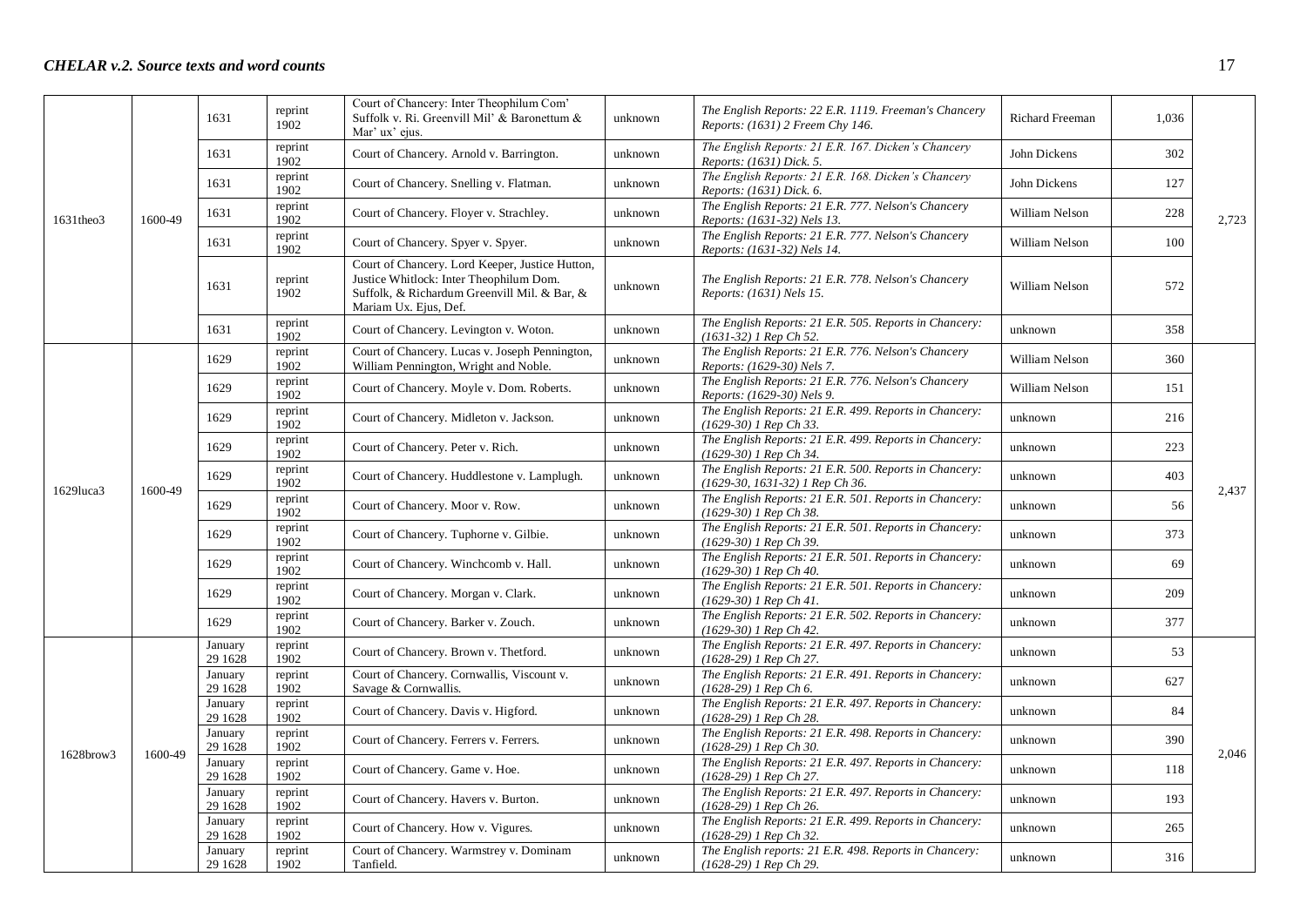|                                |         | January<br>27 1626    | reprint<br>1902 | Court of Chancery. Lyddal v. Vanlore.                                                                                           | unknown | The English Reports: 21 E.R. 492. Reports in Chancery:<br>$(1626-27)$ 1 Rep Ch 9.                                 | unknown                                     | 1.053  |        |
|--------------------------------|---------|-----------------------|-----------------|---------------------------------------------------------------------------------------------------------------------------------|---------|-------------------------------------------------------------------------------------------------------------------|---------------------------------------------|--------|--------|
| 1626lydd3                      | 1600-49 | January<br>27 1626    | reprint<br>1902 | Court of Chancery. Powel v. Mouton.                                                                                             | unknown | The English Reports: 21 E.R. 494. Reports in Chancery:<br>$(1626-27)$ 1 Rep Ch 15.                                | unknown                                     | 567    | 1,746  |
|                                |         | January 1<br>1626     | reprint<br>1902 | Court of Chancery. Jackson v. Barrow.                                                                                           | unknown | The English Reports: 21 E.R. 774. Nelson's Chancery<br>Reports: (1626) Nels 2.                                    | William Nelson                              | 126    |        |
| 1622leat3                      | 1600-49 | 1622                  | reprint<br>1914 | Court of Exchequer. Leathes v. Newitt.                                                                                          | unknown | The English Reports: 146 E.R. 515. Price's Exchequer<br>Reports: (1622) 4 Price 433.                              | George Price                                | 1,253  | 1.253  |
|                                |         | November<br>8 1 6 1 6 | reprint<br>1907 | King's Bench. At the Court at Whitehall<br>the 8th of November 1616. Being<br>Friday in the afternoon.                          | unknown | The English Reports: 72 E.R. 929. Sir F Moore's King's<br>Bench Cases: (1616) Moo K.B. 824.                       | Francis Moore                               | 790    |        |
| 1616whit3                      | 1600-49 | 1616                  | reprint<br>1902 | Court of Chancery. For a Rule to be<br>observed by the Chancellor in that<br>Court: The King's order and decree in<br>Chancery. | unknown | The English Reports: 21 E.R. 61. Cary's Chancery Reports:<br>$(1616)$ Cary 115.                                   | George Cary                                 | 1,719  | 2,509  |
| 1615earl3                      | 1600-49 | 1615                  | reprint<br>1902 | Court of Chancery. The Earl of<br>Oxford's Case in Chancery.                                                                    | unknown | The English Reports: 21 E.R. 485. Reports in Chancery:<br>$(1615)$ 1 Rep Ch 1.                                    | unknown                                     | 2,537  | 2,537  |
| 1612free3                      | 1600-49 | 1612                  | reprint<br>1912 | Common Pleas. Freeman v. Baspoule.                                                                                              | unknown | The English Reports: 123 E.R. 959. Brownlow &<br>Goldesborough's Common Pleas Reports: (1612) 2 Br &<br>Gold 309. | Richard<br>Brownlow & John<br>Goldesborough | 989    | 2,599  |
|                                |         | 1612                  | reprint<br>1912 | Common Pleas. Sir Henry Rowles v.<br>Sir Robert Osborne, and Margaret his<br>Wife.                                              | unknown | The English Reports: 123 E.R. 878. Brownlow &<br>Goldesborough's Common Pleas Reports: (1612) 2 Br &<br>Gold 169. | Richard<br>Brownlow & John<br>Goldesborough | 1.610  |        |
| 1610earl3                      | 1600-49 | 1610                  | reprint<br>1912 | King's Bench. Earl of Rutland v. Earl<br>of Shrewsbury.                                                                         | unknown | The English Reports: 123 E.R. 913. Brownlow &<br>Goldesborough's Common Pleas Reports: (1610) 2 Br &<br>Gold 229. | Richard<br>Brownlow & John<br>Goldesborough | 2,608  | 2.608  |
| $1609$ mars 3                  | 1600-49 | 1609                  | reprint<br>1912 | King's Bench. Marsam v. Hunter.                                                                                                 | unknown | The English Reports: 123 E.R. 901. Brownlow &<br>Goldesborough's Common Pleas Reports: (1609) 2 Br &<br>Gold 209  | Richard<br>Brownlow & John<br>Goldesborough | 1.058  | 2,547  |
|                                |         | 1609                  | reprint<br>1912 | King's Bench. Proctor v. Johnson.                                                                                               | unknown | The English Reports: 123 E.R. 903. Brownlow &<br>Goldesborough's Common Pleas Reports: (1609) 2 Br &<br>Gold 212. | Richard<br>Brownlow & John<br>Goldesborough | 1,489  |        |
| 1605bret3                      | 1600-49 | 1605                  | reprint<br>1914 | Court of Exchequer. Bret v. Johnson.                                                                                            | unknown | The English Reports: 145 E.R. 249. Lane's Exchequer<br>Reports: (1605-1611) Lane 1.                               | Richard Lane                                | 2,464  | 2,464  |
| 1602ferm3                      | 1600-49 | 1602                  | reprint<br>1907 | Court of Chancery. Fermor's case.                                                                                               | unknown | The English Reports: 76 E.R. 800. Reports in Chancery<br>$(1602)$ 36 Rep 77.                                      | unknown                                     | 2,582  | 2,582  |
| 1601lord3                      | 1600-49 | 1601                  | reprint<br>1907 | Common Pleas. Lord Cromwell v.<br>Andrews.                                                                                      | unknown | The English Reports: 76 E.R. 574. Reports in Chancery<br>$(1601)$ 26 Rep 69.                                      | unknown                                     | 2,455  | 2,455  |
| Total words Period 3 (1600-49) |         |                       |                 |                                                                                                                                 |         |                                                                                                                   |                                             | 51,050 | 51,050 |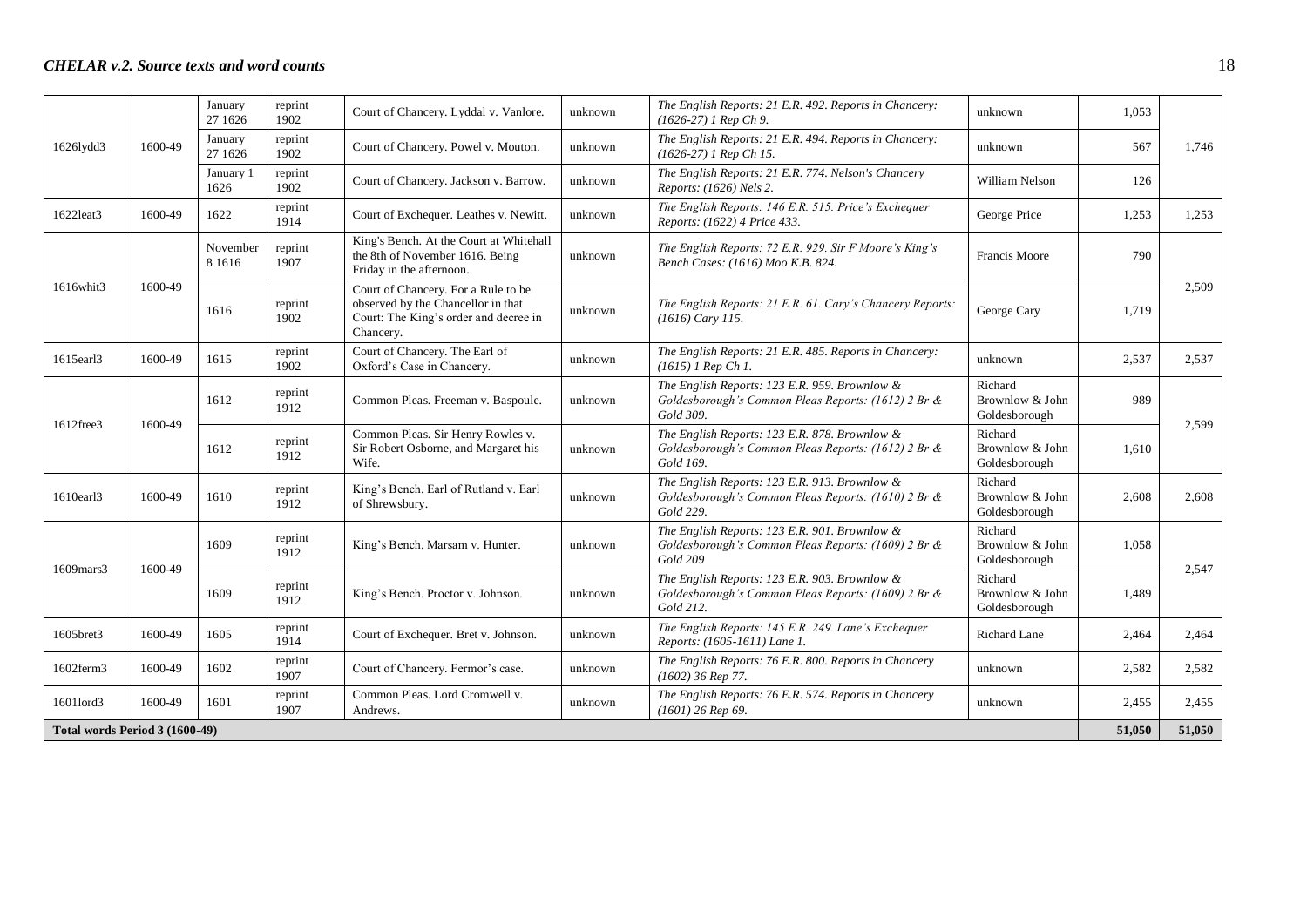# **PERIOD 2: 1535-99**

| <b>File name</b> | <b>Period</b> | Original<br>date  | Year of<br>publication | Title: Court and case name                                                         | <b>Judges</b> | Source and bibliographical information                                                      | Reporter(s)     | Word<br>count | <b>Total words</b><br>per file |
|------------------|---------------|-------------------|------------------------|------------------------------------------------------------------------------------|---------------|---------------------------------------------------------------------------------------------|-----------------|---------------|--------------------------------|
|                  |               | 1598              | reprint<br>1907        | Court of Chancery. Buckhurst v. Fenner and<br>others.                              | unknown       | The English Reports: 76 E.R. 1. Coke's King's Bench<br>Reports (1598) 1 Co Rep 1.           | Sir Edward Coke | 1,850         |                                |
| 1598buck2        | 1535-99       | 1598              | reprint<br>1907        | King's Bench. Adams and Lambert's Case.                                            | unknown       | The English Reports: 76 E.R. 1079. Coke's King's Bench<br>Reports: (1598) 4 Co Rep 96.      | Sir Edward Coke | 840           | 2,690                          |
| 1597arch2        | 1535-99       | 1597              | reprint<br>1907        | Common Pleas. Archer's Case. Baldwin v.<br>Smith.                                  | unknown       | The English Reports: 76 E.R. 139. Coke's King's Bench<br>Reports: (1597) 1 Co Rep 63.       | Sir Edward Coke | 2,519         | 2,519                          |
| $1596$ penn $2$  | 1535-99       | 1596              | reprint<br>1907        | Queen's Bench. Pennant's Case. Thomas<br>Harvey v. Walter Oswald.                  | unknown       | The English Reports: 76 E.R. 775. Coke's King's Bench<br>Reports: (1596) 3 Co Rep 64.       | Sir Edward Coke | 2,636         | 2,636                          |
| $1595$ linc $2$  | 1535-99       | 1595              | reprint<br>1907        | Common Pleas. Lincoln College's Case.                                              | unknown       | The English Reports: 76 E.R. 764. Coke's King's Bench<br>Reports: (1595) 3 Co Rep 58.       | Sir Edward Coke | 2,526         | 2,526                          |
| 1594rudt2        | 1535-99       | 1594              | reprint<br>1907        | King's Bench. Tooker's Case. Rud v. Tooker.                                        | unknown       | The English Reports: 76 E.R. 562. Coke's King's Bench<br>Reports: (1594-1601) 2 Co Rep 62.  | Sir Edward Coke | 2,532         | 2,532                          |
| 1592atto2        | 1535-99       | 1592              | reprint<br>1907        | Exchequer. Porter's Case. The Attorney-<br>General v. Porter and Another.          | unknown       | The English Reports: 76 E.R. 36. Coke's King's Bench<br>Reports: (1592) 1 Co Rep 16.        | Sir Edward Coke | 2,602         | 2,602                          |
|                  |               | 1590              | reprint<br>1907        | King's Bench. Sir W. Pelham's Case. Page d.<br>Bowes v. Griffin.                   | unknown       | The English Reports: 76 E.R. 31. Coke's King's Bench<br>Reports: (1590) 2 Co Rep 14.        | Sir Edward Coke | 1,757         |                                |
| 1590page2        | 1535-99       | 1590              | reprint<br>1907        | King's Bench. Sir G. Gerard v. Dickenson.                                          | unknown       | The English Reports: 76 E.R. 903. Coke's King's Bench<br>Reports: (1590) 4 Co Rep 18.       | Sir Edward Coke | 845           | 2,602                          |
| 1589bald2        | 1535-99       | 1589              | reprint<br>1907        | Common Pleas. Baldwin's Case. Baldwin v.<br>Marton.                                | unknown       | The English Reports: 76 E.R. 430. Coke's King's Bench<br>Reports: (1589) 2 Co Rep 18.       | Sir Edward Coke | 2,778         | 2,778                          |
|                  |               | 1588              | reprint<br>1907        | King's Bench. Melwich v. Luter.                                                    | unknown       | The English Reports: 76 E.R. 935. Coke's King's Bench<br>Reports: (1588) 4 Co Rep 26.       | Sir Edward Coke | 808           |                                |
| 1588melw2        | 1535-99       | 1588              | reprint<br>1907        | King's Bench. Pelham's Case: Page D. Bowes<br>v. Griffin.                          | unknown       | The English Reports: 76 E.R. 8. Coke's King's Bench<br>Reports: (1588-1590) 1 Co Rep 3a.    | Sir Edward Coke | 1,736         | 2,544                          |
| 1586gren2        | 1535-99       | 1586              | reprint<br>1907        | King's Bench. Grendon v. Albany.                                                   | unknown       | The English Reports: 76 E.R. 250. Coke's King's Bench<br>Reports: (1586) 1 Co Rep 110.      | Sir Edward Coke | 2,539         | 2,539                          |
|                  |               | 1584              | reprint<br>1907        | King's Bench. Taverner v. Cromwell.                                                | unknown       | The English Reports: 76 E.R. 949. Coke's King's Bench<br>Reports: (1584) 4 Co Rep 27.       | Sir Edward Coke | 578           |                                |
| 1584tave2        | 1535-99       | 1584              | reprint<br>1907        | King's Bench. Mitton's Case.                                                       | unknown       | The English Reports: 76 E.R. 965. Coke's King's Bench<br>Reports: (1584) 4 Co Rep 32.       | Sir Edward Coke | 1.805         | 2,383                          |
|                  |               | 1582              | reprint<br>1907        | Thoroughgood's<br>Common Pleas.<br>Case.<br>Thoroughgood v. Cole.                  | unknown       | The English Reports: 76 E.R. 408. Coke's King's Bench<br>Reports: (1582) 2 Co Rep 9.        | Sir Edward Coke | 965           |                                |
| 1582thor2        | 1535-99       | 1582              | reprint<br>1907        | King's Bench. Mildmay's Case. Kingsmill v.<br>Sharington; and Mildmay v. Standish. | unknown       | The English Reports: 76 E.R. 379. Coke's King's Bench<br>Reports: (1582-1584) 1 Co Rep 175. | Sir Edward Coke | 1,558         | 2,523                          |
| 1580hayw2        | 1535-99       | 1580              | reprint<br>1907        | In the Common Pleas. Bettisworth's Case.<br>Hayward v. Bettisworth.                | unknown       | The English Reports: 76 E.R 476. Coke's King's Bench<br>Reports: (1580-91) 2 Co Rep 27.     | Sir Edward Coke | 2,686         | 2,686                          |
| 1579shel2        | 1535-99       | 1 January<br>1579 | reprint<br>1907        | King's Bench. Wolfe v. Shelley.                                                    | unknown       | The English Reports: 76 E.R. 206. Coke's King's Bench<br>Reports: (1579-1581) 1 Co Rep 93.  | Sir Edward Coke | 2,610         | 2,610                          |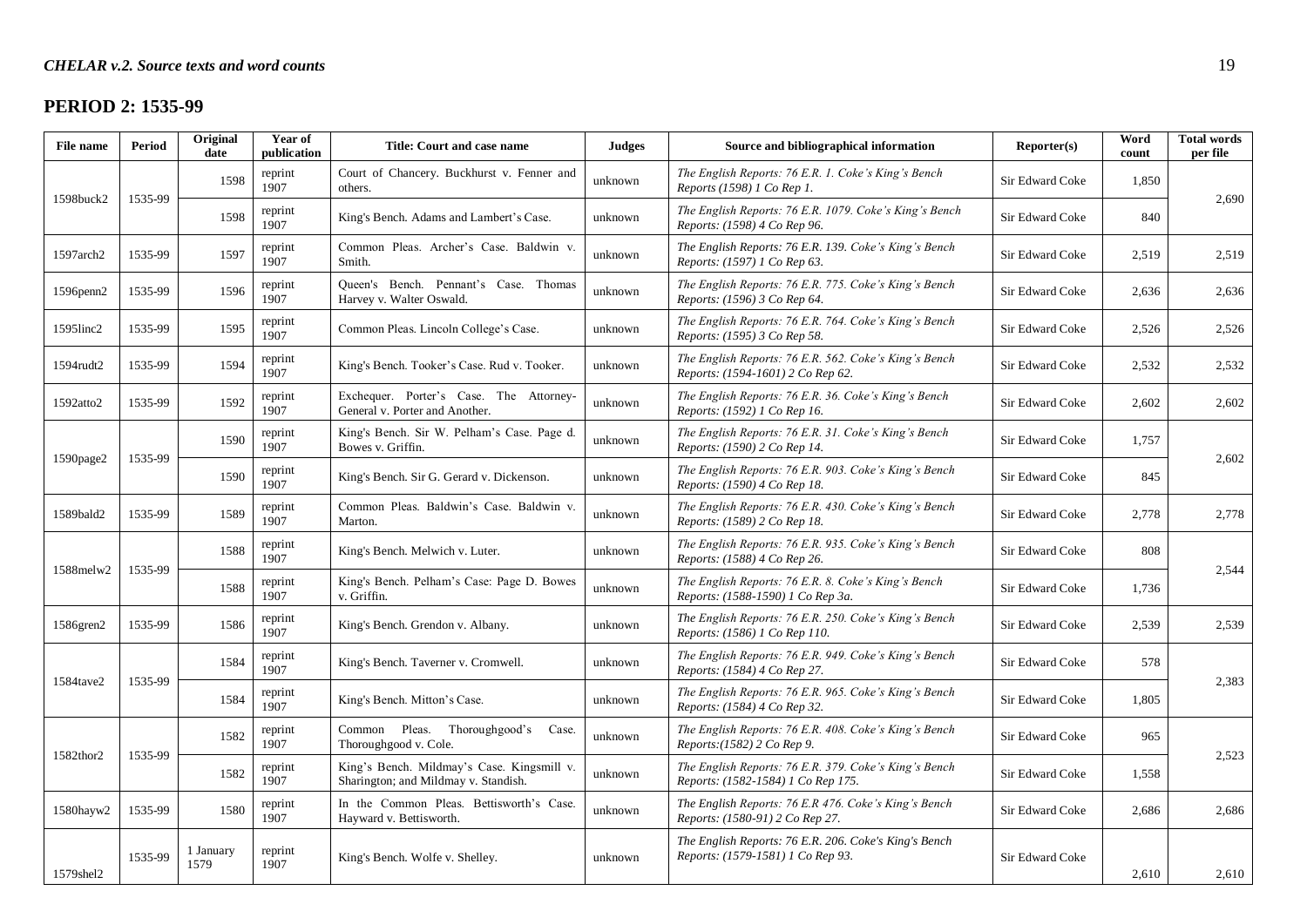|           |         | 1578 | reprint<br>1907 | King's Bench. The Lord Cromwell's Case.               | unknown | The English Reports: 76 E.R. 877. Coke's King's Bench<br>Reports: (1578-1581) 4 Co Rep 12. | Sir Edward Coke | 1,916 |       |
|-----------|---------|------|-----------------|-------------------------------------------------------|---------|--------------------------------------------------------------------------------------------|-----------------|-------|-------|
|           |         | 1578 | reprint<br>1902 | Court of Chancery. Wrayford v. Carewe.                | unknown | The English Reports: 21 E.R. 76 (C). (1578-79) Choyce<br>Cases 125.                        | unknown         | 80    |       |
|           |         | 1578 | reprint<br>1902 | Court of Chancery. Stoddard v. Holland.               | unknown | The English Reports: 21 E.R. 76 (D). (1578-79) Choyce<br>Cases 125.                        | unknown         | 86    |       |
|           |         | 1578 | reprint<br>1902 | Court of Chancery. All Souls' Colledge v.<br>Everal.  | unknown | The English Reports: 21 E.R. 76 (E). (1578-79) Choyce<br>Cases 126.                        | unknown         | 134   |       |
| 1578crom2 | 1535-99 | 1578 | reprint<br>1902 | Court of Chancery. Franckland v. Grunsdich.           | unknown | The English Reports: 21 E.R. 76 (F). (1578-79) Choyce<br>Cases 126.                        | unknown         | 59    | 2.657 |
|           |         | 1578 | reprint<br>1902 | Court of Chancery. Stone v. Leveson.                  | unknown | The English Reports: 21 E.R. 76 (G). (1578-79) Choyce<br>Cases 126.                        | unknown         | 71    |       |
|           |         | 1578 | reprint<br>1902 | Court of Chancery. Brown v. Benion.                   | unknown | The English Reports: 21 E.R. 79 (A). (1578-79) Choyce<br>Cases 131.                        | unknown         | 100   |       |
|           |         | 1578 | reprint<br>1902 | Court of Chancery. Pawlinge v. Homfrey.               | unknown | The English Reports: 21 E.R. 79 (B). (1578-79) Choyce<br>Cases 131.                        | unknown         | 211   |       |
|           |         | 1576 | reprint<br>1902 | King's Bench. French's Case.                          | unknown | The English Reports: 76 E.R. 960. Coke's King's Bench<br>Reports: (1576) 4 Co Rep 31.      | Sir Edward Coke | 625   |       |
|           |         | 1576 | reprint<br>1902 | Court of Chancery. Brightman v. Powtrell.             | unknown | The English Reports: 21 E.R. 32 (A). Cary's Chancery<br>Reports: (1576-77) Cary 59.        | Sir George Cary | 94    |       |
|           |         | 1576 | reprint<br>1902 | Court of Chancery. Willoughby v. Brearton.            | unknown | The English Reports: 21 E.R. 32 (B). Cary's Chancery<br>Reports: (1576-77) Cary 59.        | Sir George Cary | 68    |       |
|           |         | 1576 | reprint<br>1902 | Court of Chancery. Wood v. Tirrell.                   | unknown | The English Reports: 21 E.R. 32 (D). Cary's Chancery<br>Reports: (1576-77) Cary 59.        | Sir George Cary | 166   |       |
|           |         | 1576 | reprint<br>1902 | Court of Chancery. Willoughby v. Brearton.            | unknown | The English Reports: 21 E.R. 32 (D). Cary's Chancery<br>Reports: (1576-77) Cary 59.        | Sir George Cary | 388   |       |
|           |         | 1576 | reprint<br>1902 | Court of Chancery. Batt v. Rookes.                    | unknown | The English Reports: 21 E.R. 33 (A). Cary's Chancery<br>Reports: (1576-77) Cary 61.        | Sir George Cary | 74    |       |
|           |         | 1576 | reprint<br>1902 | Court of Chancery. Harrison v. Haule.                 | unknown | The English Reports: 21 E.R. 33 (B). Cary's Chancery<br>Reports: (1576-77) Cary 61.        | Sir George Cary | 142   |       |
|           |         | 1576 | reprint<br>1902 | Court of Chancery. Pearce v. Crawthorn.               | unknown | The English Reports: 21 E.R. 28 (D). Cary's Chancery<br>Reports: (1576-77) Cary 61.        | Sir George Cary | 61    |       |
| 1576fren2 | 1535-99 | 1576 | reprint<br>1902 | Court of Chancery. Belgrave v. Hertford (Earl<br>of). | unknown | The English Reports: 21 E.R. 33 (D). Cary's Chancery<br>Reports: (1576-77) Cary 61.        | Sir George Cary | 62    | 2,552 |
|           |         | 1576 | reprint<br>1902 | Court of Chancery. Berd v. Lovelace.                  | unknown | The English Reports: 21 E.R. 33 (E). Cary's Chancery<br>Reports (1576-77) Cary 61.         | Sir George Cary | 123   |       |
|           |         | 1576 | reprint<br>1902 | Court of Chancery. Thorne v. Brend.                   | unknown | The English Reports: 21 E.R. 33 (F). Cary's Chancery<br>Reports (1576-77) Cary 61.         | Sir George Cary | 143   |       |
|           |         | 1576 | reprint<br>1902 | Court of Chancery. Dalton v. Gill.                    | unknown | The English Reports: 21 E.R. 34 (C). Cary's Chancery<br>Reports (1576-77) Cary 63.         | Sir George Cary | 133   |       |
|           |         | 1576 | reprint<br>1902 | Court of Chancery. Woodcock v. Woodcock.              | unknown | The English Reports: 21 E.R. 34 (D). Cary's Chancery<br>Reports (1576-77) Cary 63.         | Sir George Cary | 53    |       |
|           |         | 1576 | reprint<br>1902 | Court of Chancery. Wakefield v. Hawson.               | unknown | The English Reports: 21 E.R. 34 (E). Cary's Chancery<br>Reports (1576-77) Cary 64.         | Sir George Cary | 104   |       |
|           |         | 1576 | reprint<br>1902 | Court of Chancery. Pime v. Smith.                     | unknown | The English Reports: 21. E.R. 70 (A). (1576-77) Choyce<br>Cases 112.                       | unknown         | 158   |       |
|           |         | 1576 | reprint<br>1902 | Court of Chancery. Plowright v. Parmeter.             | unknown | The English Reports: 21. E.R. 70 (B). (1576-77) Choyce<br>Cases 113.                       | unknown         | 71    |       |
|           |         | 1576 | reprint<br>1902 | Court of Chancery. Rellick v. Eyes.                   | unknown | The English Reports: 21. E.R. 70 (C). (1576-77) Choyce<br>Cases 113.                       | unknown         | 87    |       |
|           |         |      |                 |                                                       |         |                                                                                            |                 |       |       |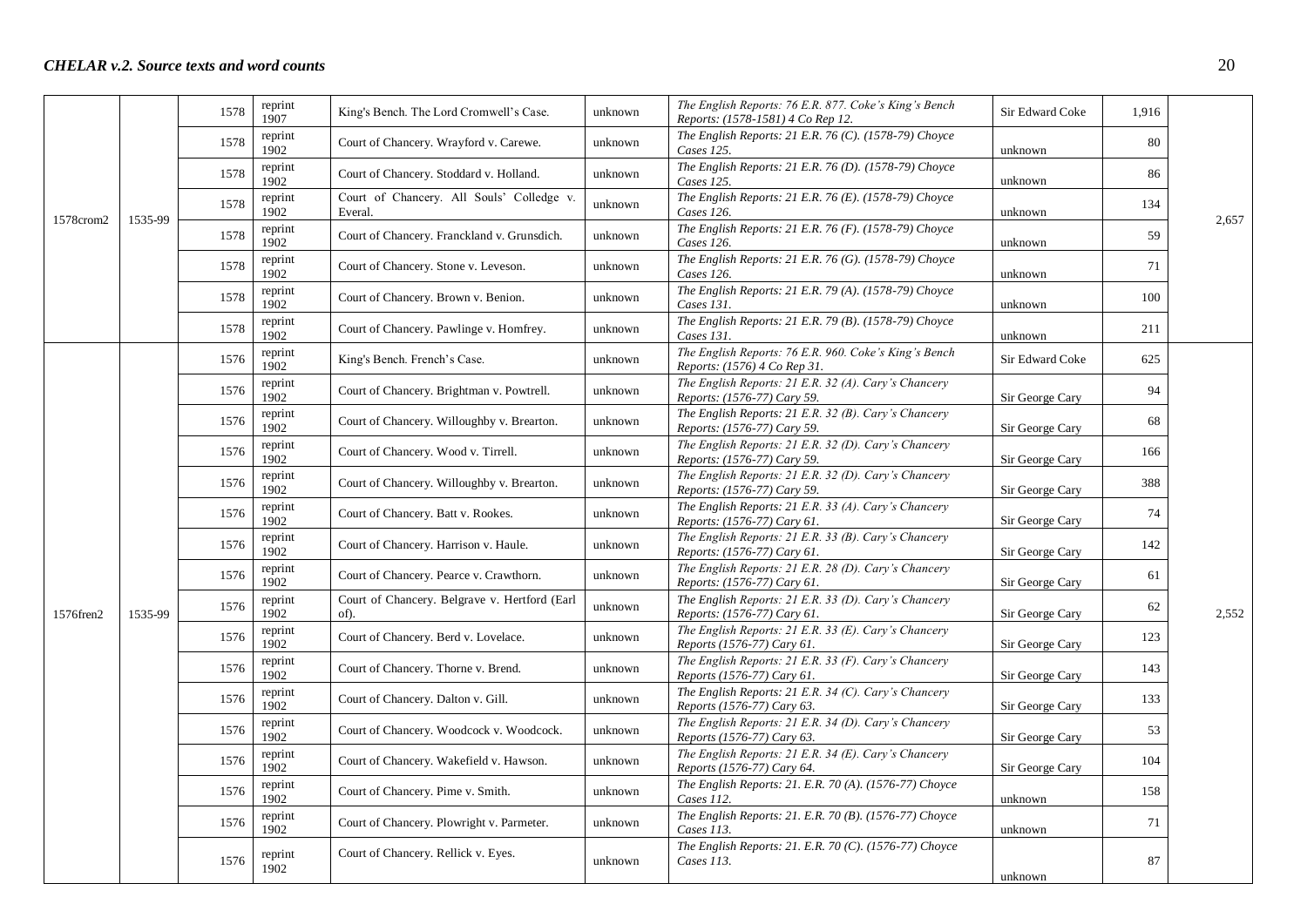|            |         | 1575 | reprint<br>1907 | King's Bench. Bevil's Case. Earl of<br>Abergavenny v. Brace.  | unknown | The English Reports: 76 E.R. 860. Coke's King's Bench<br>Reports: (1575-1583) 4 Co Rep 6. | Sir Edward Coke | 1,949 |       |
|------------|---------|------|-----------------|---------------------------------------------------------------|---------|-------------------------------------------------------------------------------------------|-----------------|-------|-------|
| 1575bevi2  | 1535-99 | 1575 | reprint<br>1907 | King's Bench. Bevil's Case. In the Common<br>Pleas.           | unknown | The English Reports: 76 E.R. 862. Coke's King's Bench<br>Reports: (1575-1583) 4 Co Rep 8. | Sir Edward Coke | 568   | 2,517 |
| 1572 vern2 | 1535-99 | 1572 | reprint<br>1907 | King's Bench Division. Vernon's Case.                         | unknown | The English Reports: 76 E.R. 845. Coke's King's Bench<br>Reports: (1572) 4 Co Rep 1.      | Sir Edward Coke | 2,696 | 2,696 |
|            |         | 1559 | reprint<br>1902 | Court of Chancery. Fincham v. Blackwood.                      | unknown | The English Reports: 21 E.R. 25 (A). Cary's Chancery<br>Reports: (1559-60) Cary 45.       | Sir George Cary | 41    |       |
|            |         | 1559 | reprint<br>1902 | Court of Chancery. Colverwell v. Bongey.                      | unknown | The English Reports: $21$ E.R. $25$ (B). Cary's Chancery<br>Reports: (1559-60) Cary 45.   | Sir George Cary | 130   |       |
|            |         | 1559 | reprint<br>1902 | Court of Chancery. Fielding v. Wren.                          | unknown | The English Reports: 21 E.R. 25 (C). Cary's Chancery<br>Reports: (1559-60) Cary 45.       | Sir George Cary | 102   |       |
|            |         | 1559 | reprint<br>1902 | Court of Chancery. Alnete v. Bettam.                          | unknown | The English Reports: 21 E.R. 25 (D). Cary's Chancery<br>Reports (1559-60) Cary 46.        | Sir George Cary | 166   |       |
|            |         | 1559 | reprint<br>1902 | Court of Chancery. Peacock v. Collens.                        | unknown | The English Reports: 21 E.R. 25 (E). Cary's Chancery<br>Reports (1559-60) Cary 46.        | Sir George Cary | 91    |       |
|            |         | 1559 | reprint<br>1902 | Court of Chancery. Sapcote v. Newport.                        | unknown | The English Reports: 21 E.R. 25 (F). Cary's Chancery<br>Reports (1559-60) Cary 46.        | Sir George Cary | 70    |       |
|            |         | 1559 | reprint<br>1902 | Court of Chancery. Aschughe v. Skelton.                       | unknown | The English Reports: 21 E.R. 23 (A). Cary's Chancery<br>Reports (1559-60) Cary 42.        | Sir George Cary | 330   |       |
|            |         | 1559 | reprint<br>1902 | Court of Chancery. Barentine v. Harbert.                      | unknown | The English Reports: 21 E.R. 23 (B). Cary's Chancery<br>Reports (1559) Cary 43.           | Sir George Cary | 70    |       |
|            |         | 1559 | reprint<br>1902 | Court of Chancery. Mayor and Aldermen of<br>London v. Dormer. | unknown | The English Reports: 21 E.R. 23 (C). Cary's Chancery<br>Reports (1559-60) Cary 43.        | Sir George Cary | 119   |       |
|            |         | 1559 | reprint<br>1902 | Court of Chancery. Brown v. Smith.                            | unknown | The English Reports: 21 E.R. 23 (D). Cary's Chancery<br>Reports (1559-60) Cary 43.        | Sir George Cary | 55    | 2,701 |
| 1559finc2  | 1535-99 | 1559 | reprint<br>1902 | Court of Chancery. Sheppard v. Messider.                      | unknown | The English Reports: 21 E.R. 481 (B). Dicken's Chancery<br>Reports: (1559-60) Dick 797.   | John Dickens    | 227   |       |
|            |         | 1559 | reprint<br>1902 | Court of Chancery. Attorney General v.<br>Tancred.            | unknown | The English Reports: 21 E.R. 481 (C). Dicken's Chancery<br>Reports: (1559-60) Dick 798.   | John Dickens    | 152   |       |
|            |         | 1559 | reprint<br>1902 | Court of Chancery. Bull v. Bodie.                             | unknown | The English Reports: 21 E.R. 166 (A). Dicken's Chancery<br>Reports: (1559) Dick 1.        | John Dickens    | 320   |       |
|            |         | 1559 | reprint<br>1902 | Court of Chancery. Bagnold v. Green.                          | unknown | The English Reports: 21 E.R. 166 (B). Dicken's Chancery<br>Reports: (1559) Dick 2.        | John Dickens    | 77    |       |
|            |         | 1559 | reprint<br>1902 | Court of Chancery. Burtet v. Redman.                          | unknown | The English Reports: 21 E.R. 26 (A). Cary's Chancery<br>Reports (1559-60) Cary 47.        | Sir George Cary | 154   |       |
|            |         | 1559 | reprint<br>1902 | Court of Chancery. Stanebridge v. Hales.                      | unknown | The English Reports: 21 E.R. 26 (B). Cary's Chancery<br>Reports (1559-60) Cary 47.        | Sir George Cary | 121   |       |
|            |         | 1559 | reprint<br>1902 | Court of Chancery. Bagnold v. Green.                          | unknown | The English Reports: 21 E.R. 26 (C). Cary's Chancery<br>Reports (1559-60) Cary 47.        | Sir George Cary | 80    |       |
|            |         | 1559 | reprint<br>1902 | Court of Chancery. Kidnere v. Harrison.                       | unknown | The English Reports: 21 E.R. 26 (D). Cary's Chancery<br>Reports (1559-60) Cary 47.        | Sir George Cary | 86    |       |
|            |         | 1559 | reprint<br>1902 | Court of Chancery. Hilton v. Lawson.                          | unknown | The English Reports: 21 E.R. 26 (E). Cary's Chancery<br>Reports (1559-60) Cary 48.        | Sir George Cary | 128   |       |
|            |         | 1559 | reprint<br>1902 | Court of Chancery. North v. Kelewich.                         | unknown | The English Reports: 21 E.R. 26 (F). Cary's Chancery<br>Reports (1559-60) Cary 48.        | Sir George Cary | 182   |       |